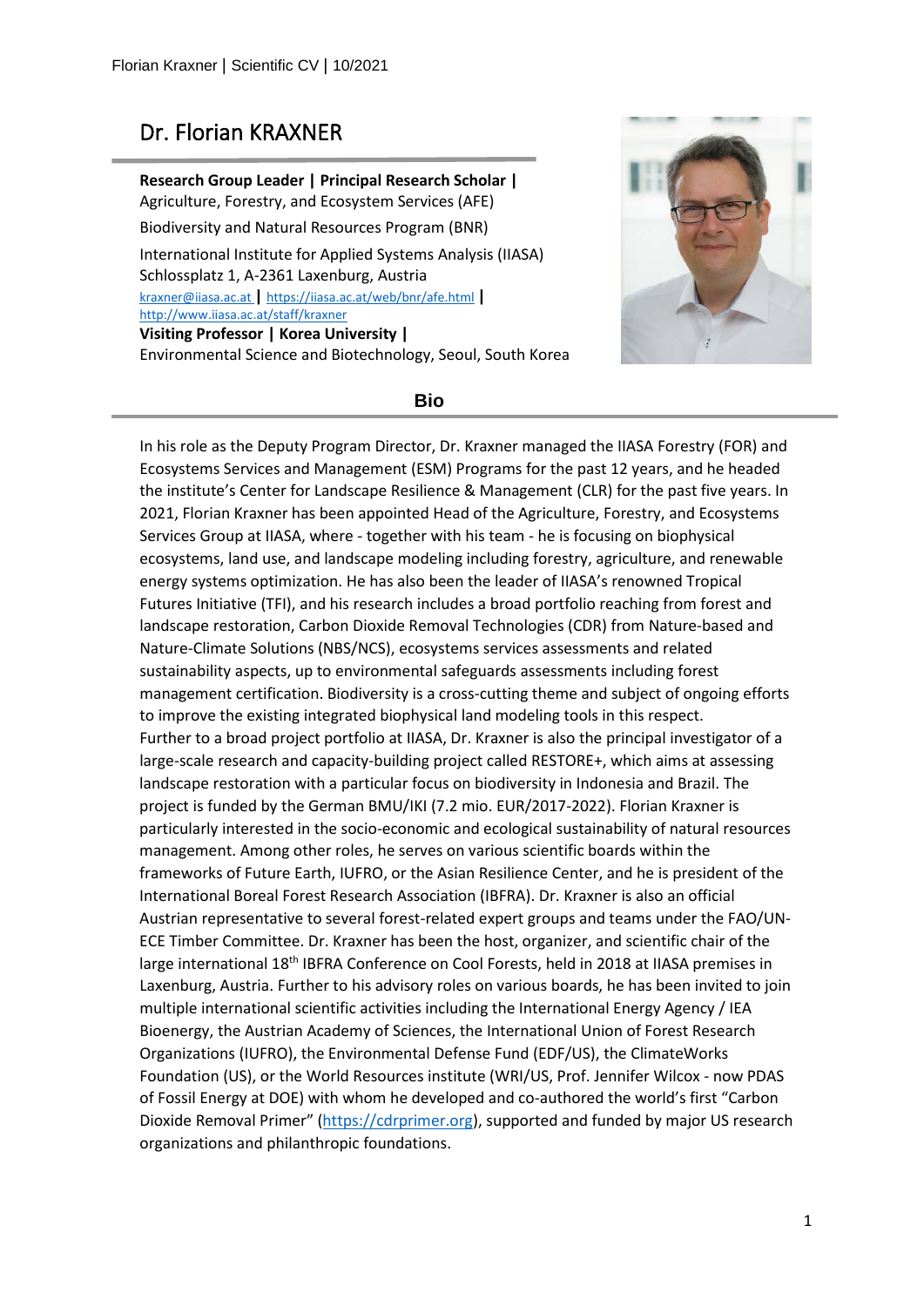Since 2006, Florian Kraxner has also been a visiting researcher with Japan's National Institute for Environmental Studies (NIES) to work on integrated urban-rural development concepts. As of 2020, Dr. Kraxner holds a visiting professorship with the Division of Environmental Science and Biotechnology, College of Life Sciences and Biotechnology, Korea University (KU), Seoul, South Korea.

Dr. Kraxner holds a PhD in Environmental Sciences from Hokkaido University Sapporo, and Bachelor and Master's degrees from the BOKU-University in Vienna, specializing in forestry, mountain risk engineering, and watershed management. Since 2000, he has further been working in the fields of forest products certification and public opinion on the forest sector, inter-alia for EFI/Innoforce, MCPFE/Forests Europe, and FAO/UN-ECE. As a university lecturer at various international universities and international summer schools, Dr. Kraxner gathered distinctive teaching skills in the socio-economics of forestry, forest policy, bioenergy, and wild land fires.

Prior to joining IIASA, Florian Kraxner also co-developed and coordinated BOKU's International Mountain Forestry Master Courses "MSc Mountain Forestry" and "MSc Natural Resources Management and Environmental Engineering (Double Degree with University of Christchurch,  $NZ)''$ .

| <b>Publications</b>                       | 110+ peer-reviewed publications including SCIENCE, SCIENCE Advances,<br>NATURE, NATURE Climate Change, NATURE Scientific Reports, NATURE<br>Scientific Data, PNAS, etc: Editor of 8 books and (co-) author with 30+ book<br>chapters, 60+ reports and working papers |
|-------------------------------------------|----------------------------------------------------------------------------------------------------------------------------------------------------------------------------------------------------------------------------------------------------------------------|
| <b>H-factor</b>                           | 41 (Google Scholar) / 34 (Scopus)                                                                                                                                                                                                                                    |
| <b>ORCID ID</b><br><b>Journal Service</b> | 0000-0003-3832-6236<br>SCIENCE/NATURE/PNAS families; Global Change Biology, Forest Policy and<br>Economics, Ecological Science, Biomass and Bioenergy, Energy Policy,<br>Applied Energy, Environmental Research Letters, Forests, Sustainability,<br>Frontiers, etc. |

## **Major Scientific Interests**

- **E** Linking Integrated Biophysical and Biodiversity Modeling with SDG values
- **EXEC** Sustainable Biomass Feedstock for Ecosystems Services e.g. Bioenergy
- Boreal and Tropical Forest and Landscape Restoration (FLR)
- Integrated Nature-based and Nature-Climate Solutions
- **EXEC** Land-based Negative Emissions Technologies (NETs/CDR)
- Sustainability Safeguards for Land Use Modeling and Biodiversity
- Certified Forest Products and their Markets
- Forest-related Policies for Environment, Climate Change and Energy

Ĩ

- Forest Governance, Sustainable Forest Management and Innovation
- **Public Opinion Research and Socio-**Economics of the Forestry Sector
- Avoiding Deforestation and REDD+
- Sustainable (Rural) Development and Natural Resources Management
- Forest Fire Behavior/Fire Management/Fire Fighting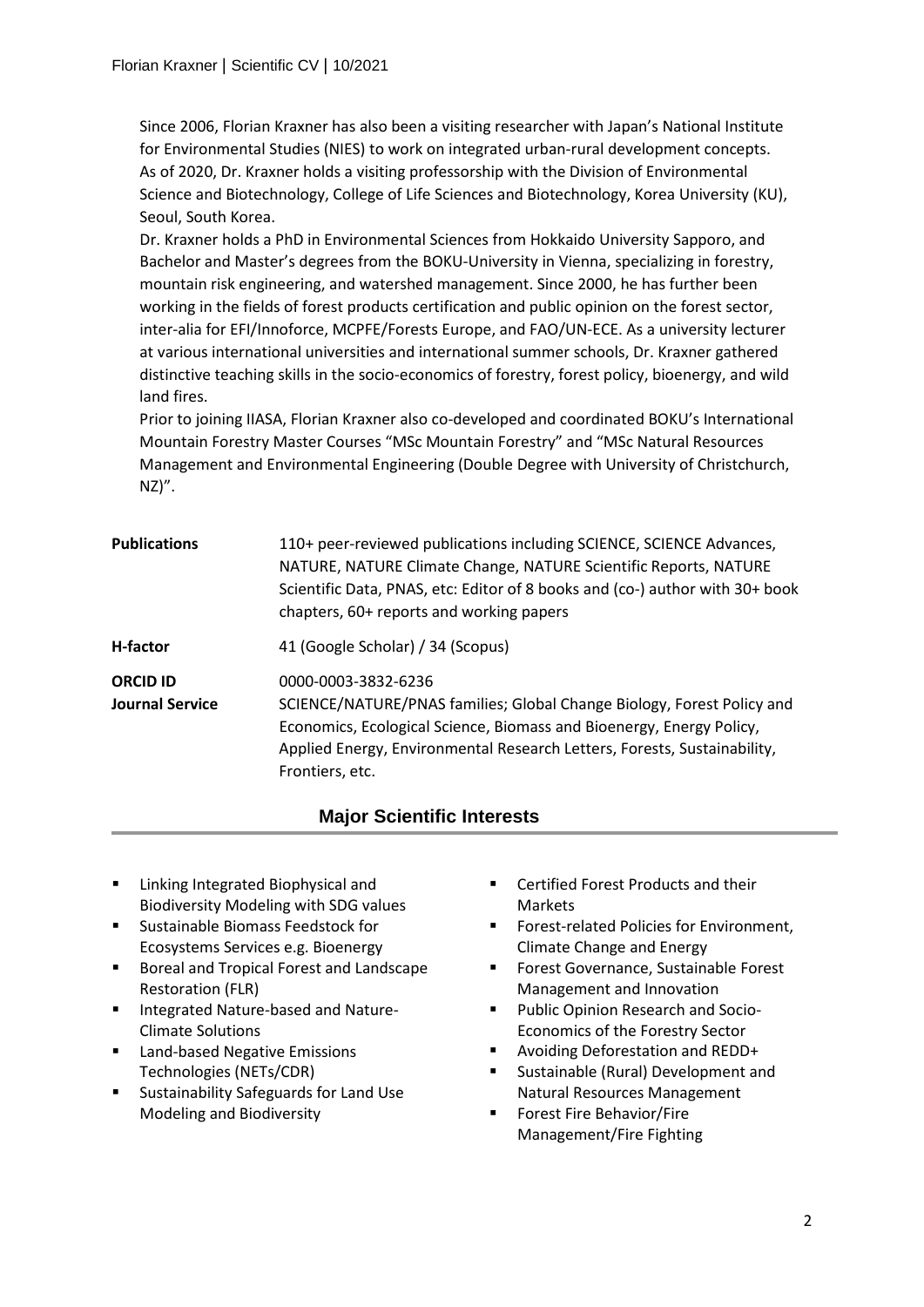## **Steering boards, delegations, memberships, assessment activities (selected)**

- **Austrian Panel on Climate Change (APCC) Coordinating Lead Author, Special Report on Land,** Chapter 5 – Mitigation Potentials of Land Use, since 2019
- President of the International Boreal Forest Research Association (IBFRA), since 2018
- **Scientific Chair and Chair of the Organization Board, Cool Forest/IBFRA18 Conference, 17-20** September 2018, Laxenburg, Austria
- **Member of the Steering Committee of the International Boreal Forest Research Association** (IBFRA) since 2013
- **IBFRA Delegate to the UNECE/FAO Team of Specialists on Boreal Forests, http://www.unece.org/**
- Member of the United Nations Office for Sustainable Development (UNOSD) Expert Group on Achieving the SDGs with Water-Food-Ecosystem Resilience in the Mid-Latitude, Seoul, South Korea.
- Scientific Committee Member of the Asian Resilience Center (ARC) since 2018
- Member elect of IIASA's Internal Research Committee (IRC) 2016-2018
- Member, Group of Specialists on Biomass and BECCS, Commission for Interdisciplinary Ecological Studies (KIOES). Austrian Academy of Sciences, AAS, since 2018
- **Board member of the Sustainable Forest Biomass Network (SFBN), International Union of Forest** Research Organizations (IUFRO), since 2016
- Board member of IEA Bioenergy Task 41 Special Project on Bio-CCUS
- **Special member of IEA Bioenergy Task 45, Climate and Sustainability Effects of Bioenergy within** the broader Bioeconomy, [http://task45.ieabioenergy.com/,](http://task45.ieabioenergy.com/) since 2018
- **IPBES nominee, Deliverable 4c, Expert Group to develop a guide on and a catalogue of Policy** support tools and methodologies
- Core Member of the Steering Board of MaGNET (Managing Global Negative Emissions Technologies) – a GCP activity by the GCP Office Tsukuba, NIES, Japan (http://www.cger.nies.go.jp/gcp/magnet.html)
- Member of Eco-Leader Education Committee of Korea University BK21+ ELEC.
- Member of the Editorial Board of the Global Carbon Atlas, a new NON-PROFIT initiative promoted by the Global Carbon Project (GCP) and supported by the BNP Paribas Foundation, in France.
- Austrian Delegate to the UNECE/FAO Team of Specialists on Boreal Forests, http://timber.unece.org/ Austrian Federal Ministry of Agriculture, Forestry, Environment and Water Management
- Austrian Delegate to the UNECE/FAO Team of Specialists on Forest Communication/Communicators Network (FCN), http://timber.unece.org/ Austrian Federal Ministry of Agriculture, Forestry, Environment and Water Management
- **Austrian Delegate to the UNECE/FAO Team of Specialists on Forest Products, Markets and** Marketing (FPM), http://timber.unece.org/ Austrian Federal Ministry of Agriculture, Forestry, Environment and Water Management
- **Austrian Delegate to the UNECE/FAO Team of Specialists on Forest Sector Outlook,** http://timber.unece.org/ Austrian Federal Ministry of Agriculture, Forestry, Environment and Water Management
- Austrian Delegate to the UNECE/FAO Team of Specialists on Wood Energy, http://timber.unece.org/ Austrian Federal Ministry of Agriculture, Forestry, Environment and Water Management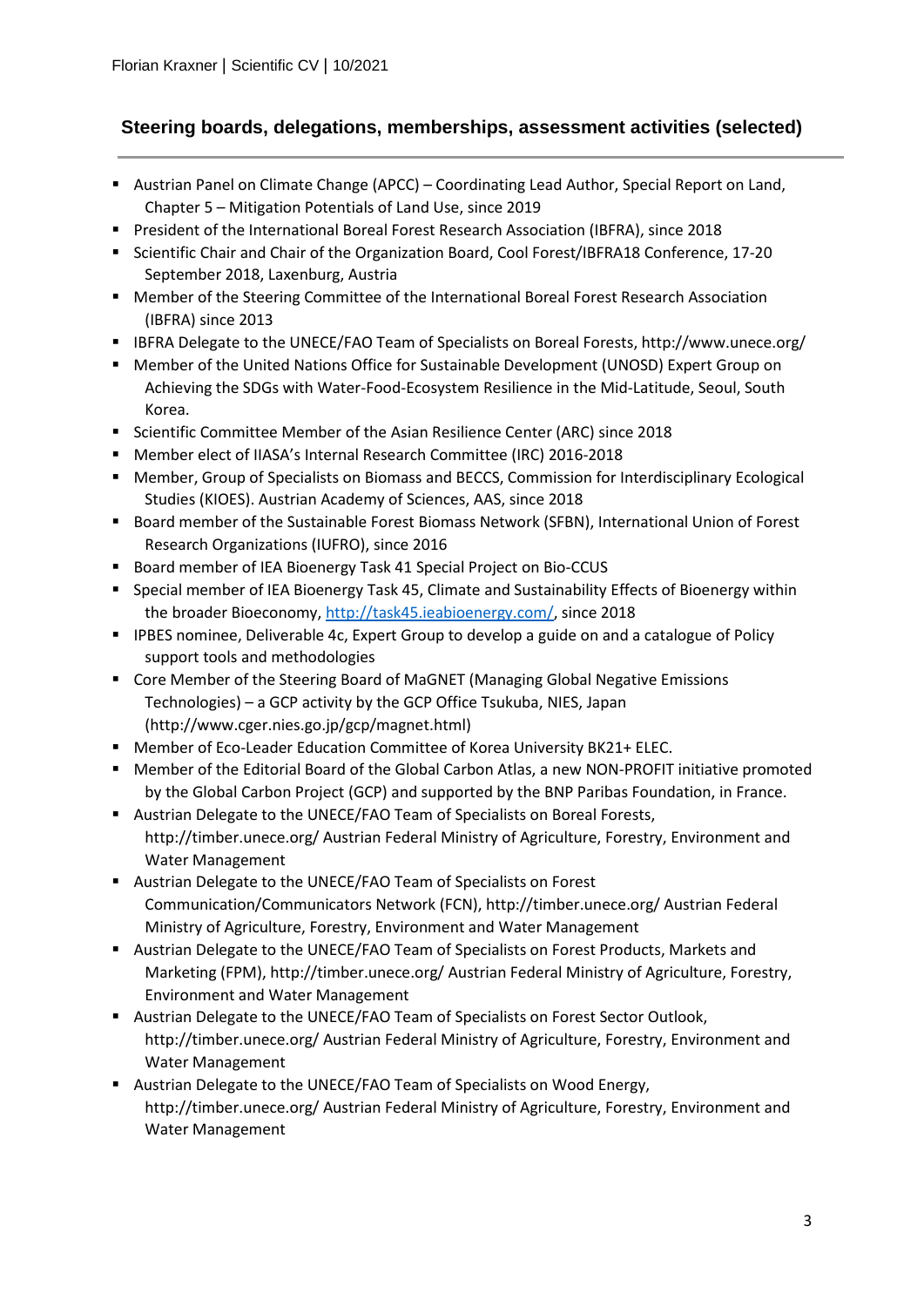## **Journal Editorials (selected)**

- **Special Issue Editor/Leading Guest Editor of the Environmental Research Letters (ERL) Special** Focus Issue on Tropical Restoration 2020-2022. [https://iopscience.iop.org/journal/1748-](https://iopscience.iop.org/journal/1748-9326/page/Tropical_Landscape_Restoration) 9326/page/Tropical Landscape Restoration
- **Member of the Editorial Board of the Journal of Carbon Balance and Management (CBM),** <https://cbmjournal.biomedcentral.com/about/editorial-board>
- Member of the Editorial Board/Associate Editor of the Journal Frontiers in Climate Negative Emission Technologie[s https://www.frontiersin.org/journals/climate/sections/negative](https://www.frontiersin.org/journals/climate/sections/negative-emission-technologies)[emission-technologies#](https://www.frontiersin.org/journals/climate/sections/negative-emission-technologies)
- Special Issue Editor "Cool Forests at risk? The Critical Role of Boreal and Mountain Ecosystems for People, Bioeconomy, and Climate", *Forests* Journal (MDPI), [https://www.mdpi.com/journal/forests/special\\_issues/cool\\_forest](https://www.mdpi.com/journal/forests/special_issues/cool_forest)
- Special Issue Editor "Our Future Forests and Their Products—How to Get out of the Woods— Selected Papers from the IUFRO 125th Anniversary Congress", *Forests* Journal (MDPI), [https://www.mdpi.com/journal/forests/special\\_issues/IUFRO\\_2017\\_future\\_forests](https://www.mdpi.com/journal/forests/special_issues/IUFRO_2017_future_forests)

## **Professional Career**

| 2021 | IIASA Principal Research Scholar (R4) |  |  |
|------|---------------------------------------|--|--|
|      |                                       |  |  |

- 2021 Leader, Research Group on Agriculture, Forestry, and Ecosystem Service (AFE), IIASA Biodiversity and Natural Resources (BNR) Program
- 2020 Visiting Professor at Korea University (KU), Division of Environmental Science and Biotechnology, College of Life Sciences and Biotechnology, Seoul, South Korea
- 2017 2020 Head, Center for Landscape Resilience & Management (CLR), IIASA ESM Program
- 2016 2018 Member elect of IIASA's Internal Research Committee (IRC), IIASA
- 2014 2020 Deputy Director, Ecosystems Services and Management Program (ESM), IIASA
- 2013 2017 Leader, Research Group on Policy-Science Interface (PSI)
- 2011 2013 Deputy Leader, Ecosystems Services and Management Program (ESM), IIASA
- 2009 2011 (Acting) Deputy Leader, Forestry Program (FOR), IIASA
- 2006 2017 Guest Researcher with the Center for Global Environmental Research (CGER), National Institute for Environmental Studies (NIES), Tsukuba, Japan
- 2006 FOR/ESM/BNR YSSP and Post-Doctoral Programs Representative
- 2004 (Senior) Research Scholar, Forestry Program (FOR), Ecosystem Services and Management Program (ESM), Biodiversity and Natural Resources Program (BNR), IIASA
- 2004 University Lecturer at various national and international universities including BOKU University, Vienna, Austria; KTH Stockholm, Sweden, Mälardalen University, Västerås, Sweden; Korea University, Seoul, South Korea; Hokkaido University, Sapporo, Japan; Bandung Institute of Technology, Bandung, Indonesia.
- 2005 2006 Consulting Expert for Higher Education and Master Program Design http://foper.unu.edu/, http://foper.dvopivar.com/contacts.htm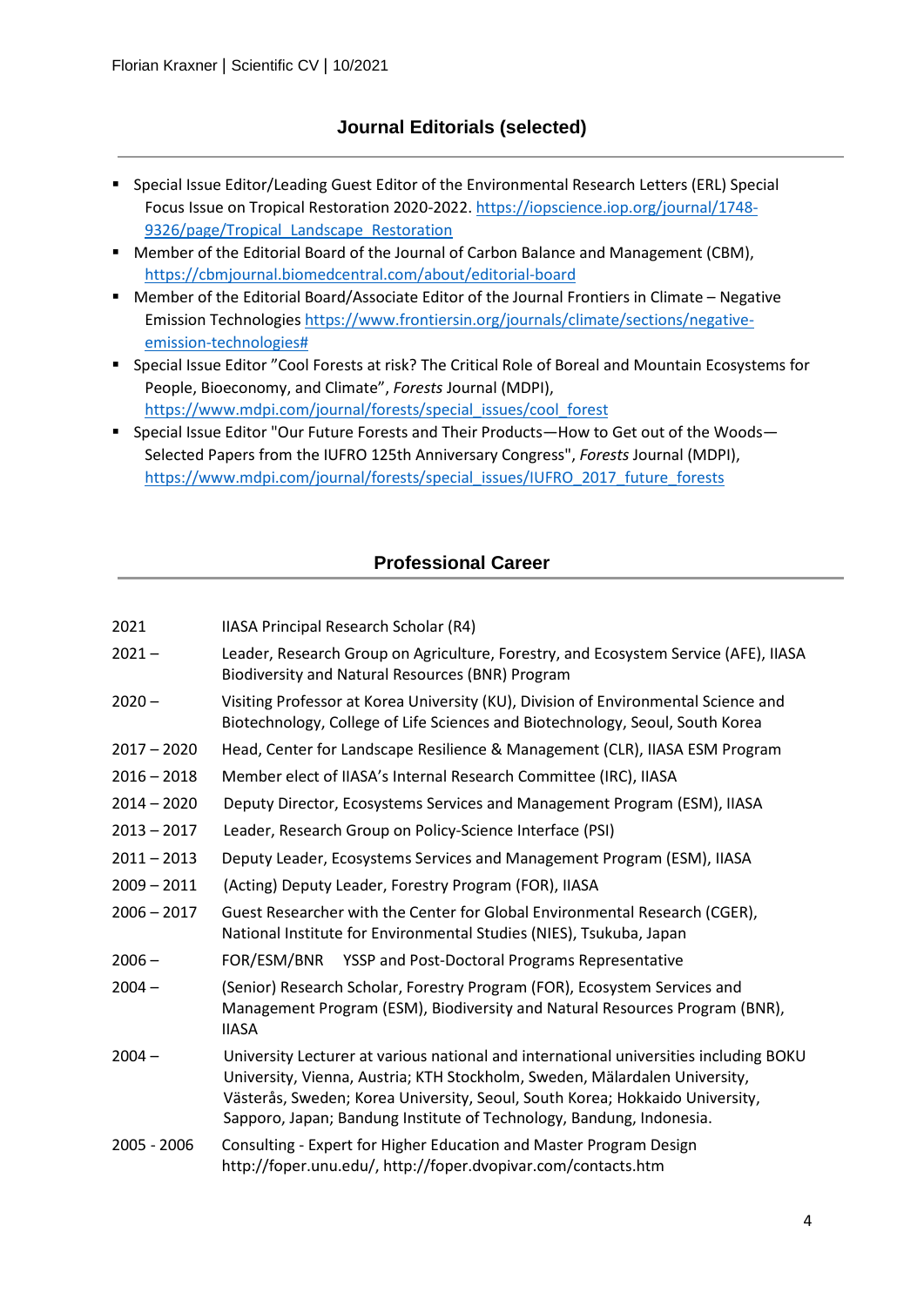- 2001 Consulting Expert for Certified Forest Products Markets
- 2001 Participation in the IIASA YSSP Program, affiliated with the Forestry Project
- 1996 Expert/Consultant/Research Assistant on different forestry related topics
- 2002 2004 International BOKU Study Programmes Coordinator and Developer of Master Programs including MSc Mountain Forestry, and MSc Natural Resources Management and Environmental Engineering (Double Degree BOKU-University of Christchurch, NZ)

## **Supervision & Capacity Building (YSSP, PhD, Post-Doc, MSc – Interns)**

| $2018 -$ | Member of PhD thesis and thesis defense committees for: |
|----------|---------------------------------------------------------|
|----------|---------------------------------------------------------|

- 1) Dr. Moonil Kim, Korea University Seoul, South Korea (2018-2019)
- 2) Johannes Pirker, MSc, University of Leuven, Belgium (2018 2020)
- 3) Yuyoung Choi, MSc, Korea University Seoul, South Korea (2020-2021)
- 2017 Supervision of 10 **Post-Docs** (including funding from IIASA, Austria; Kempe, Sweden; Collosio, Mexico; NERC, UK; CAPES, Brazil)
- 2008 Establishing official IIASA BOKU University Vienna collaboration on hosting 2-3 **Interns** (MSc-level) annually, in the framework of the European Forestry Master Program.

Supervision of 13 Master Students as Interns between 1-3 Month (Summer Internships)

2004 – Supervision of 37 – **IIASA Young Scientists Summer Program (YSSP)** participants (PhD-student level)

## **Selected Research Projects/Coordination/PI/Funding Acquisition (2011-2021)**

| $2017 - 2022$ | <b>RESTORE+</b>   Assessing Landscape Restoration in Indonesia and Brazil<br>www.restoreplus.org, funded by the German BMUB/International Climate Initiative<br>IKI<br>Scientific Coordinator, Principal Investigator<br>Total: € 7,200,000 |
|---------------|---------------------------------------------------------------------------------------------------------------------------------------------------------------------------------------------------------------------------------------------|
| $2011 - 2016$ | Future Forests Program (Phase II, 2013-2016)<br>http://www.slu.se/en/collaborative-centres-and-projects/future-forests/                                                                                                                     |
|               | IIASA-Coordinator<br>IIASA: €450,000                                                                                                                                                                                                        |
| $2012 - 2015$ | recharge.green   An EC/Alpine Space-funded Project on "Balancing the Alpine"<br>Energy and Nature"; http://www.recharge-green.eu                                                                                                            |
|               | IIASA-Coordinator, Principal Investigator and WP (5) Leader<br>IIASA: €400,000                                                                                                                                                              |
| $2014 - 2018$ | <b>IIASA's Tropical Flagship Initiative (TFI)</b>   Bridging Capacity Gaps-Addressing                                                                                                                                                       |

Deforestation from a Landscape Perspective. An IIASA-founded and funded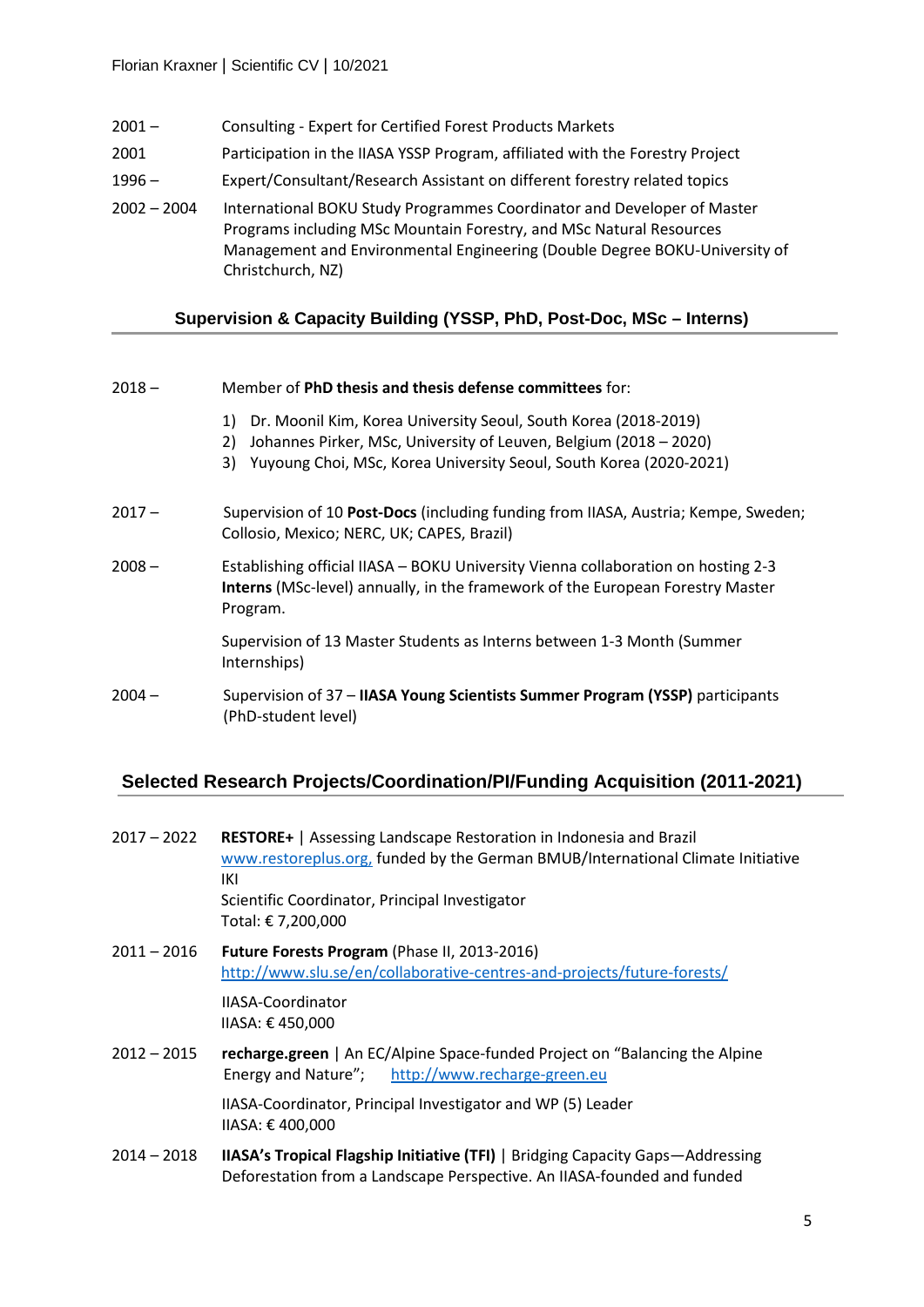initiative focusing on the tropical basins of Latin America, Africa and South-East Asia. [http://www.iiasa.ac.at/web/home/research/Tropical\\_Flagship\\_Initiative1.html](http://www.iiasa.ac.at/web/home/research/Tropical_Flagship_Initiative1.html)

Coordinator, Principal Investigator IIASA: € 300,000

2019 – 2022 **ALPTREES**, An EC/Alpine Space – funded Project on "Sustainable use and management of non- native trees in the alpine region" <https://www.alpine-space.eu/projects/alptrees/en/home>

> IIASA-Coordinator, Principal Investigator and WP (2) Leader IIASA: € 240,000

2018 **18th IBFRA Conference 17-20 September 2018 @ IIASA, Laxenburg, Austria**"Cool Forests at Risk? The critical role of boreal and mountain ecosystems for people, bioeconomy, and climate." [www.ibfra18.org](http://www.ibfra18.org/)

> Host, Organizer, and Scientific Chair, IIASA: € 200,000

2020 – 2022 **Biokraft/For4Clim, Climate Protection Impact through Nature Conservation and Production Forests**. Identification of biofuel potentials from forests, multi-purpose forestry, afforestation, and short rotation coppice. Public tender by the German Ministry of Transport/German Biomass research Center (DBFZ)

> Research Coordinator, Principal Investigator IIASA: € 160,000

2020 – 2021 **Assessing Direct Air Capture (DAC) Fuel Potentials (ADEPT)**, RFP project funded by Climate Works Foundation, California, USA

> Research Coordinator, Principal Investigator IIASA: USD 150,000

2019 – 2021 **APCC Special Report on Land use, Land Management, and Climate Change; Chapter 5 "Land Use and Climate Mitigation"**; commissioned by the Austrian Panel on Climate Change (APCC) under the Austrian Climate Change Center (ACCC), <https://sr21.ccca.ac.at/>

> IIASA-Coordinator, Coordinating Lead Author, Chapter 5 IIASA: € 50,000

2019 - 2020 **IIASA Scenario Assessment – Forests under Climate Change** MONDI Tender

> Research Coordinator, Principal Investigator IIASA: € 25,000

*Total funding acquisition EUR 10+ million over the past decade*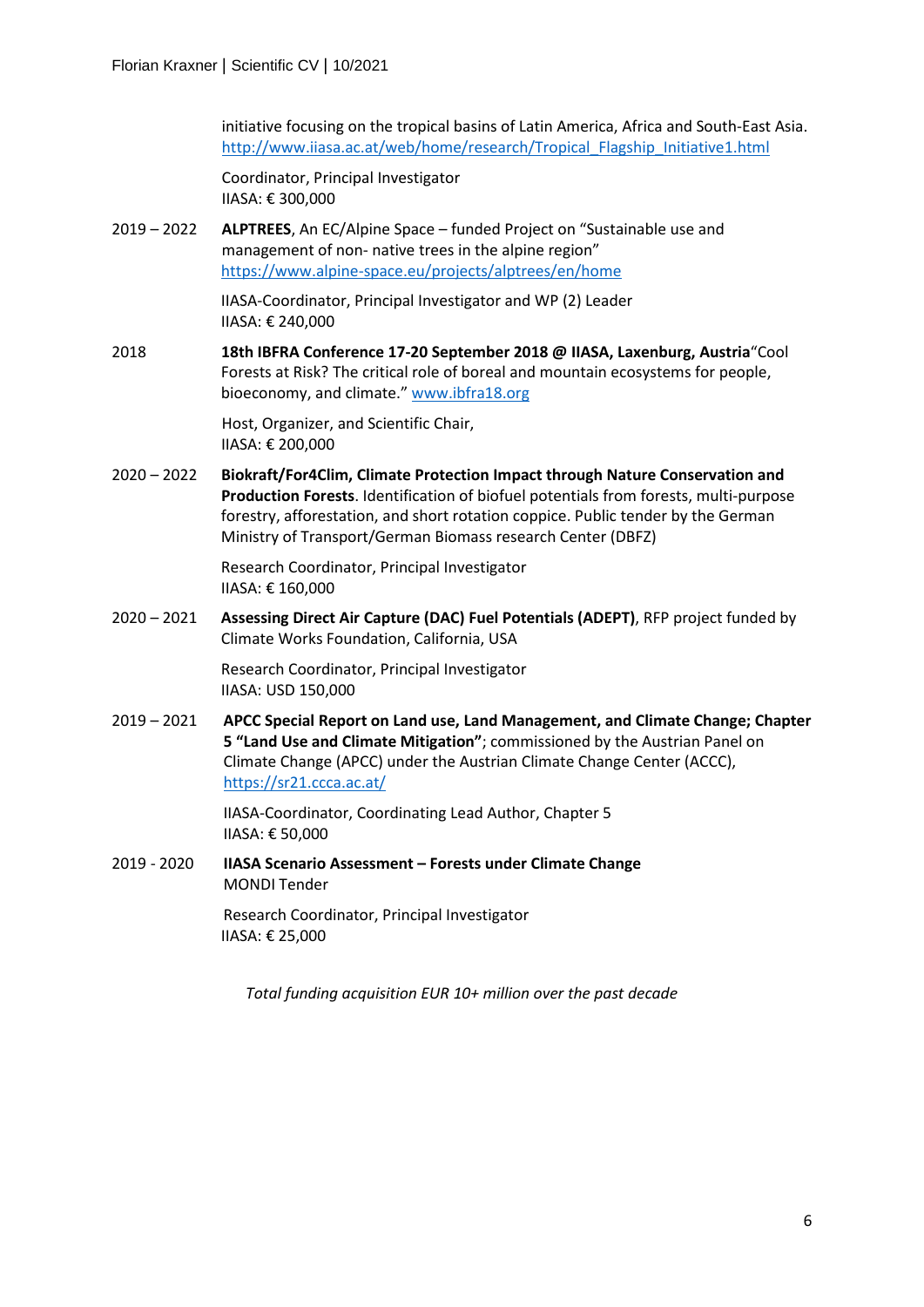## **TOP JOURNAL Peer-Reviewed Publications**

#### **TOP JOURNAL Peer-Reviewed Publications:**

- Schepaschenko D., et al. 2021. Russian Forest sequesters substantially more carbon than previously reported*. NATURE Scientific Reports*. Accepted/In press.
- Danylo, O., Pirker, J., Lemoine, G., Ceccherini, G., See, L., McCallum, I., Hadi., **Kraxner, F.**, et al. (2021). A map of the extent and year of detection of oil palm plantations in Indonesia, Malaysia and Thailand. *NATURE Scientific Data.* 8, art. 96. 10.1038/s41597-021-00867-1.
- Steidinger B S, Crowther T W, Liang J, Van Nuland M E, Werner G D A, Reich P B, Nabuurs G, de-Miguel S, et al. (2019). Climatic controls of decomposition drive the global biogeography of forest-tree symbioses. *NATURE* 569 (7756): 404-408. DOI:10.1038/s41586-019-1128-0.
- Lesiv M, Schepaschenko D, Moltchanova E, Bun R, Dürauer M, Prishchepov AV, Schierhorn F, Estel S, Kuemmerle T, Alcántara C, Kussul N, Shchepashchenko M, Kutovaya O, Martynenko O, Karminov V, Shvidenko A, Havlik P, **Kraxner F**, See L, Fritz S (2018). Spatial distribution of arable and abandoned land across former Soviet Union countries. *NATURE Scientific Data*. DOI:10.1038/sdata.2018.56.
- Schepaschenko D, Fritz S, See L, Laso Bayas JC, Lesiv M, **Kraxner F**, & Obersteiner M (2017). The extent of forest in dryland biomes. *SCIENCE* 358 (6362): eaao0166. DOI:10.1126/Science.aao0166.
- Obersteiner M, Walsh B, Frank S, Havlik P, Cantele M, Liu J, Palazzo A, Herrero M, Kraxner F, et al. (2016). Assessing the land resource-food price nexus of the Sustainable Development Goals. *SCIENCE Advances* 2 (9): e1501499. DOI:10.1126/sciadv.1501499.
- Smith, P., Davis, S.J., Creutzig, F., Fuss, S., Rogelj, J., McCollum, D., Krey, V., Grubler, A., Jonas, M., **Kraxner, F.**, Nakicenovic, N., Obersteiner, M. and Rogner, M. (2016) Biophysical and economic limits to negative CO2 emissions. *NATURE Climate Change*, 6 (1). pp. 42-50.
- Fuss S, Canadell J G, Peters G P, Tavoni M, Andrew R M, Ciais P, Jackson R B, Jones C D, **Kraxner F,** Nakicenovic N, Le Quere C, Raupach M R, Sharifi A, Smith P, Yamagata Y, (2014). Betting on negative emissions. *NATURE Climate Change*, 4(10):850-853 (October 2014)
- Havlík P, Valin H, Herrero M, Obersteiner M, Schmid E, Rufino MC, Mosnier A, Thornton P, Boettcher, H, Conant RT, Frank S, Fritz S, Fuss S, **Kraxner, F**, Notenbaert, A. (2014). Climate change mitigation through livestock system transitions. *PNAS/Proceedings of the National Academy of Sciences* [www.pnas.org/cgi/doi/10.1073/pnas.1308044111](http://www.pnas.org/cgi/doi/10.1073/pnas.1308044111)

## **Reviewed Publications in SCI Indexed Journals (2021-2003)**

- Matsala, M., Bilous, A., Myroniuk, V., Holiaka, D., Shchepashchenko, D., See, L., & **Kraxner, F.** (2021). The Return of Nature to the Chernobyl Exclusion Zone: Increases in Forest Cover of 1.5 Times since the 1986 Disaster. *Forests* 12 (8), e1024. 10.3390/f12081024.
- Schepaschenko D., et al. 2021. Russian Forest sequesters substantially more carbon than previously reported. *NATURE Scientific Reports*. Accepted/In press.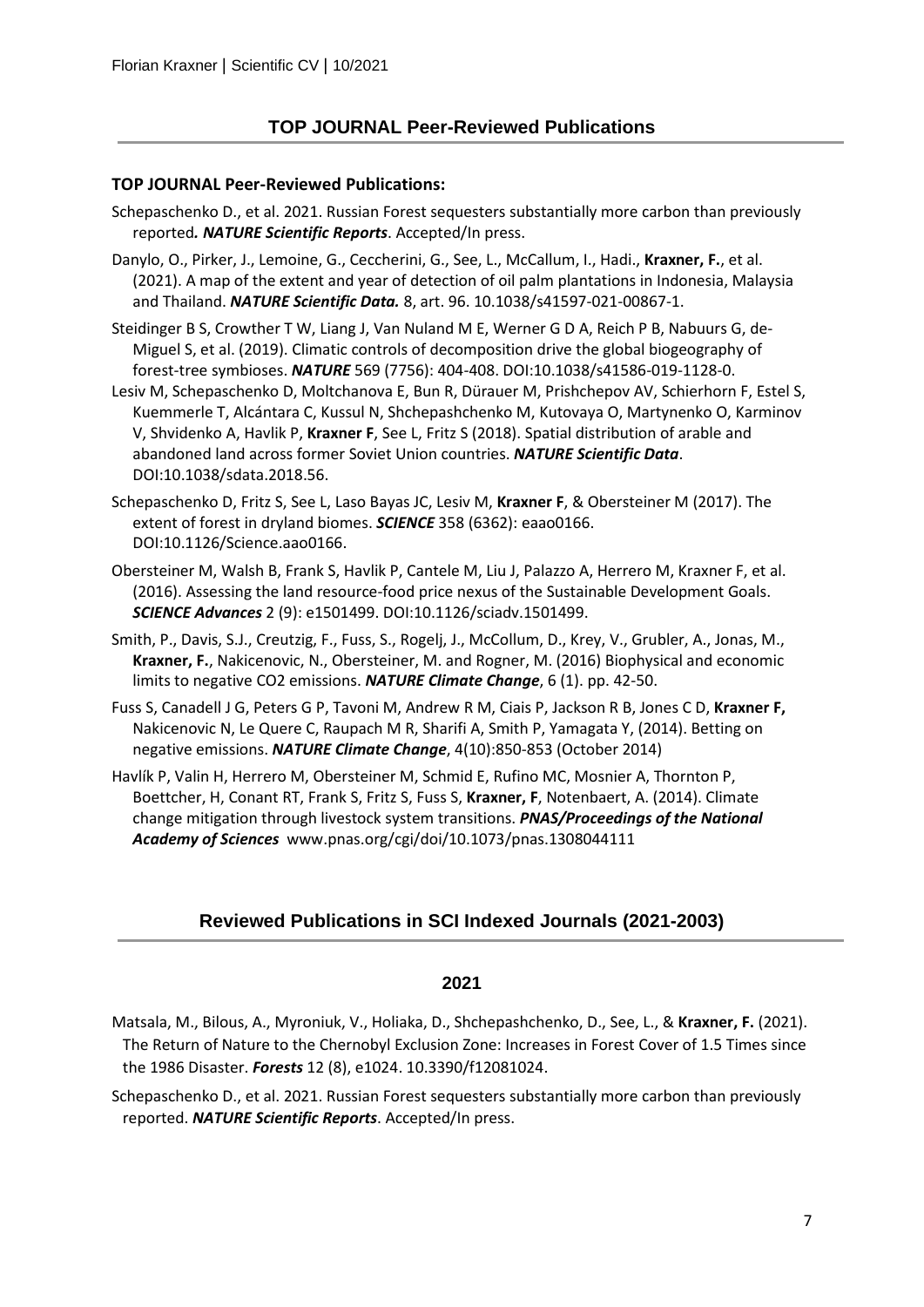- Mohd Idris, M.N., Hashim, H., Leduc, S., Yowargana, P., **Kraxner, F.**, & Woon, K.S. (2021). Deploying Bioenergy for Decarbonizing Malaysian Energy Sectors and Alleviating Renewable Energy Poverty. *Energy*, e120967. 10.1016/j.energy.2021.120967. (In Press)
- Cowie A., Berndes G., …, **Kraxner F.**, …et al. (2021). Applying a science-based systems perspective to dispel misconceptions about climate effects of forest bioenergy. *Global Change Biology. Bioenergy*. https://doi.org/10.1111/gcbb.12844.
- Danylo, O., Pirker, J., Lemoine, G., Ceccherini, G., See, L., McCallum, I., Hadi., **Kraxner, F.**, et al. (2021). A map of the extent and year of detection of oil palm plantations in Indonesia, Malaysia and Thailand. *NATURE Scientific Data*. 8, art. 96. 10.1038/s41597-021-00867-1.
- Choi, Y., Lim, C.-H., Chung, H.I., Kim, Y., Cho, H.J., Hwang, J**., Kraxner, F.**, Biging, G.S., et al. (2021). Forest management can mitigate negative impacts of climate and land-use change on plant biodiversity: Insights from the Republic of Korea. *Journal of Environmental Management* 288, e112400. 10.1016/j.jenvman.2021.112400.
- [Mohd Idris, M.N.,](http://pure.iiasa.ac.at/view/iiasa/3054.html) [Leduc, S.,](http://pure.iiasa.ac.at/view/iiasa/175.html) [Yowargana, P.,](http://pure.iiasa.ac.at/view/iiasa/341.html) Hashim, H., & **[Kraxner, F.](http://pure.iiasa.ac.at/view/iiasa/165.html)** (2021)[. Spatio-temporal](http://pure.iiasa.ac.at/id/eprint/17007/)  [assessment of the impact of intensive palm oil-based bioenergy deployment on cross-sectoral](http://pure.iiasa.ac.at/id/eprint/17007/)  [energy decarbonization.](http://pure.iiasa.ac.at/id/eprint/17007/) *Applied Energy* 285, E116460. [10.1016/j.apenergy.2021.116460.](https://doi.org/10.1016/j.apenergy.2021.116460)
- [Kim, M.,](http://pure.iiasa.ac.at/view/iiasa/156.html) **[Kraxner, F.](http://pure.iiasa.ac.at/view/iiasa/165.html)**, [Forsell, N.,](http://pure.iiasa.ac.at/view/iiasa/93.html) Song, C., & Lee, W.-K. (2021)[. Enhancing the provisioning of](http://pure.iiasa.ac.at/id/eprint/16982/)  [ecosystem services in South Korea under climate change: The benefits and pitfalls of current forest](http://pure.iiasa.ac.at/id/eprint/16982/)  [management strategies.](http://pure.iiasa.ac.at/id/eprint/16982/) *Regional Environmental Change* 21 (1), e6. [10.1007/s10113-020-01728-0.](https://doi.org/10.1007/s10113-020-01728-0)

- Mendoza Ponce, A. , Corona-Núñez, R.O., **Kraxner, F.**, & Estrada, F. (2020). Spatial prioritization for biodiversity conservation in a megadiverse country. *Anthropocene* 32, e100267. 10.1016/j.ancene.2020.100267.
- Franklin O, Krasovskiy A, **Kraxner F**, Platov A, Schepaschenko D, Leduc S, Mattsson B. 2000. Moose or spruce: A systems analysis model for managing conflicts between moose and forestry in Sweden. *bioRxiv* 2020.08.11.241372; doi: https://doi.org/10.1101/2020.08.11.241372
- Numazawa C., Krasovskiy A., **Kraxner F.**, and Pietsch S. A. 2020. Logging residues for charcoal production through forest management in the Brazilian Amazon: Economic gains and forest regrowth effects. *Environmental Research Letters*. DOI:10.1088/1748-9326/abb495. (In Press)
- Harahap F., Leduc S., Mesfun S., Khatiwada D., **Kraxner F.**, and Silveira S. 2020. Meeting the bioenergy targets from palm oil based biorefineries: An optimal configuration in Indonesia. *Applied Energy,* Volume 278, ISSN 0306-2619, https://doi.org/10.1016/j.apenergy.2020.115749.
- Balkovič J , Madaras M, Skalský R , Folberth C , Smatanová M, Schmid E, van der Velde M, **Kraxner F**, Obersteiner M (2020). Verifiable soil organic carbon modelling to facilitate regional reporting of cropland carbon change: A test case in the Czech Republic. *Journal of Environmental Management* 274: e111206. DOI:10.1016/j.jenvman.2020.111206.
- Zilli M, Scarabello M, Soterroni A, Valin H , Mosnier A, Leclere D, Havlik P, **Kraxner F**, Lopes M A, Ramos F M (2020). The impact of climate change on Brazil's agriculture. *Science of the Total Environment* 740: e139384. DOI:10.1016/j.scitotenv.2020.139384.
- Meng Y, Liu J, Leduc S, Mesfun S, **Kraxner F**, Mao G, Qi W and Wang Z (2020) Hydropower production benefits more from 1.5°C than 2°C climate scenario. *Water Resources Research*. In print. DOI:10.1029/2019WR025519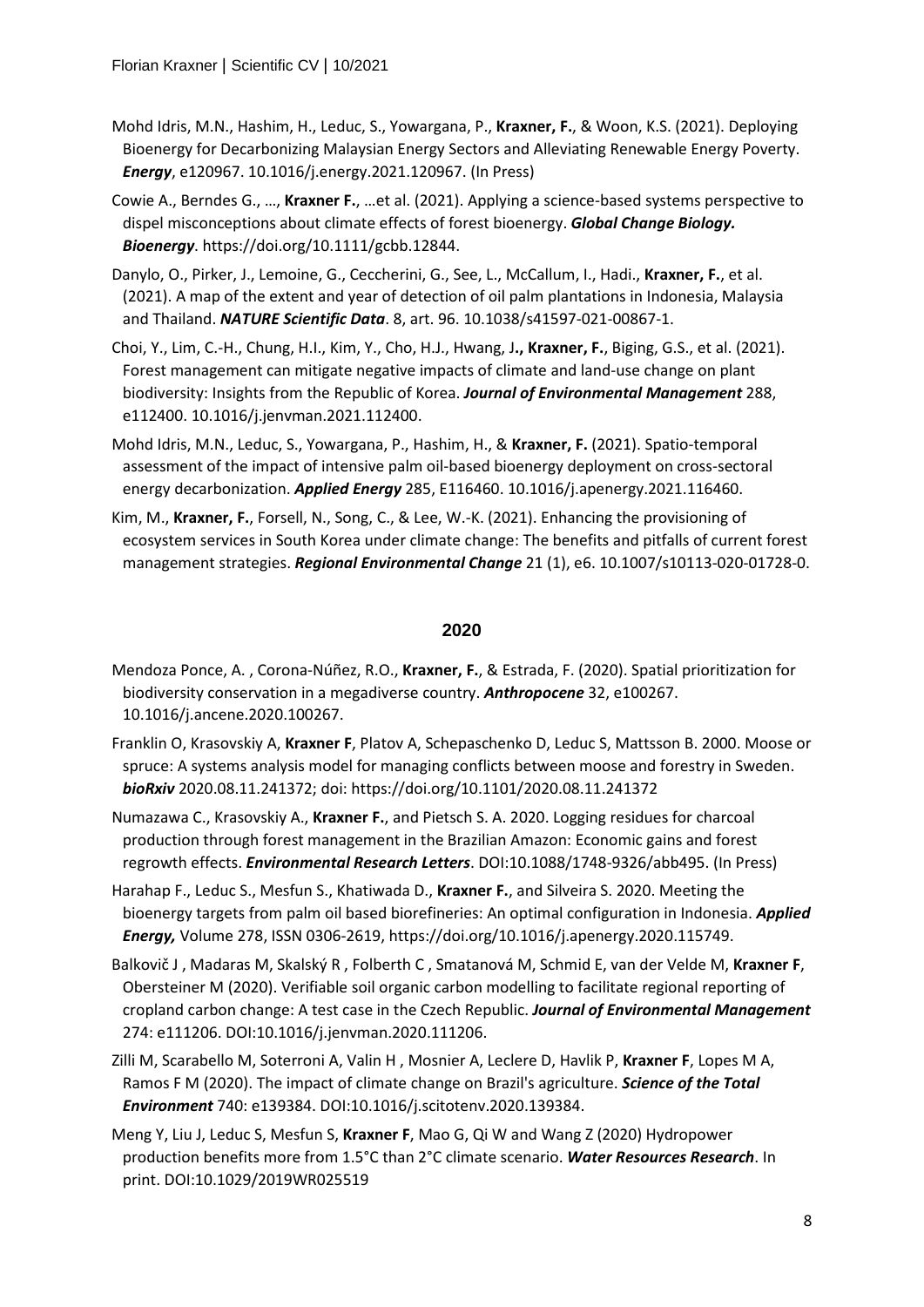- Lapin K, Bindewald A, **Kraxner F**, Marinšek A, La Porta N, Hazarika R, Chakraborty D, Oettel J, Berger F, Detry P, Kolesaric G, Baric D, Abluton S, Ulrici G, Georges I, Schweinzer KM, Schüler S (2020) A transnational cooperation for sustainable use and management of non-native trees in urban, periurban and forest ecosystems in the Alpine region (ALPTREES). *Research Ideas and Outcomes* 6: e53038. https://doi.org/10.3897/rio.6.e53038
- Kim, M., Ham, B.-Y., **Kraxner, F.**, Shvidenko, A., Schepaschenko, D. , Krasovskii, A. , Park, T. & Lee, W.-K. (2020). Species- and elevation-dependent productivity changes in East Asian temperate forests. *Environmental Research Letters* 15 (3): e034012. DOI:10.1088/1748-9326/ab71a2.
- Zhang D, Bui M, Fajardy M, Patrizio P, **Kraxner F**, & Mac Dowell N (2020). Unlocking the potential of BECCS with indigenous sources of biomass at a national scale. *Sustainable Energy & Fuels* 4 (1): 226-253. DOI:10.1039/C9SE00609E.

- Schepaschenko D , Chave J, Phillips OL, Lewis SL, Davies SJ, Réjou-Méchain M, Sist P, Scipal K, … **Kraxner F**, … et al. (2019). The Forest Observation System, building a global reference dataset for remote sensing of forest biomass. *Scientific Data* 6 (1): e198. DOI:10.1038/s41597-019-0196-1.
- Smith P, Adams J, Beerling DJ, Beringer T, Calvin KV, Fuss S, Griscom B, Hagemann N, … **Kraxner F**, …et al. (2019). Land-Management Options for Greenhouse Gas Removal and Their Impacts on Ecosystem Services and the Sustainable Development Goals. *Annual Review of Environment and Resources* 44 (1): 255-286. DOI:10.1146/annurev-environ-101718-033129.
- Zhang D, Bui M, Fajardy M, Patrizio P, **Kraxner F**, & Mac Dowell N (2019). Unlocking the potential of BECCS with indigenous sources of biomass at a national scale. *Sustainable Energy & Fuels* DOI:10.1039/C9SE00609E. (In Press)
- Soterroni A, Ramos FM, Mosnier A, Fargione J, Andrade PR, Baumgarten L, Pirker J, … **Kraxner F**, … et al. (2019). Expanding the Soy Moratorium to Brazil's Cerrado. *Science Advances* 5 (7): eaav7336. DOI:10.1126/sciadv.aav7336.
- Kim M, **Kraxner F**, Son Y, Jeon SW, Shvidenko A, Schepaschenko D , Ham B-Y, Lim C-H, et al. (2019). Quantifying Impacts of National-Scale Afforestation on Carbon Budgets in South Korea from 1961 to 2014. *Forests* 10 (7): e579. DOI:10.3390/f10070579.
- Steidinger B S, Crowther T W, Liang J, Van Nuland M E, Werner G D A, Reich P B, Nabuurs G, de-Miguel S, … **Kraxner F**, … et al. (2019). Climatic controls of decomposition drive the global biogeography of forest-tree symbioses. Nature 569 (7756): 404-408. DOI:10.1038/s41586-019- 1128-0.Steidinger B S, Crowther T W, Liang J, Van Nuland M E, Werner G D A, Reich P B, Nabuurs G, de-Miguel S, et al. (2019). Climatic controls of decomposition drive the global biogeography of forest-tree symbioses. *Nature* 569 (7756): 404-408. DOI:10.1038/s41586-019-1128-0.
- Lakyda P, Shvidenko A, Bilous A, Myroniuk V, Matsala M, Zibtsev S, Schepaschenko D , Holiaka D, Vasylyshyn R , Lakyda I, Diachuk P, and **Kraxner F** (2019). Impact of Disturbances on the Carbon Cycle of Forest Ecosystems in Ukrainian Polissya. *Forests* 10 (4): e337. DOI:10.3390/f10040337.
- Mandová H, Patrizio P, Leduc S, Kjärstad J, Wang C, Wetterlund E, **Kraxner F**, & Gale W (2019). Achieving carbon-neutral iron and steelmaking in Europe through the deployment of bioenergy with carbon capture and storage. *Journal of Cleaner Production* 218: 118-129. DOI:10.1016/j.jclepro.2019.01.247.
- Chen J, Gong Y, Wang S, Guan B, Balkovic J, & **Kraxner F** (2019). To burn or retain crop residues on croplands? An integrated analysis of crop residue management in China. *Science of the Total Environment* 662: 141-150. DOI:10.1016/j.scitotenv.2019.01.150.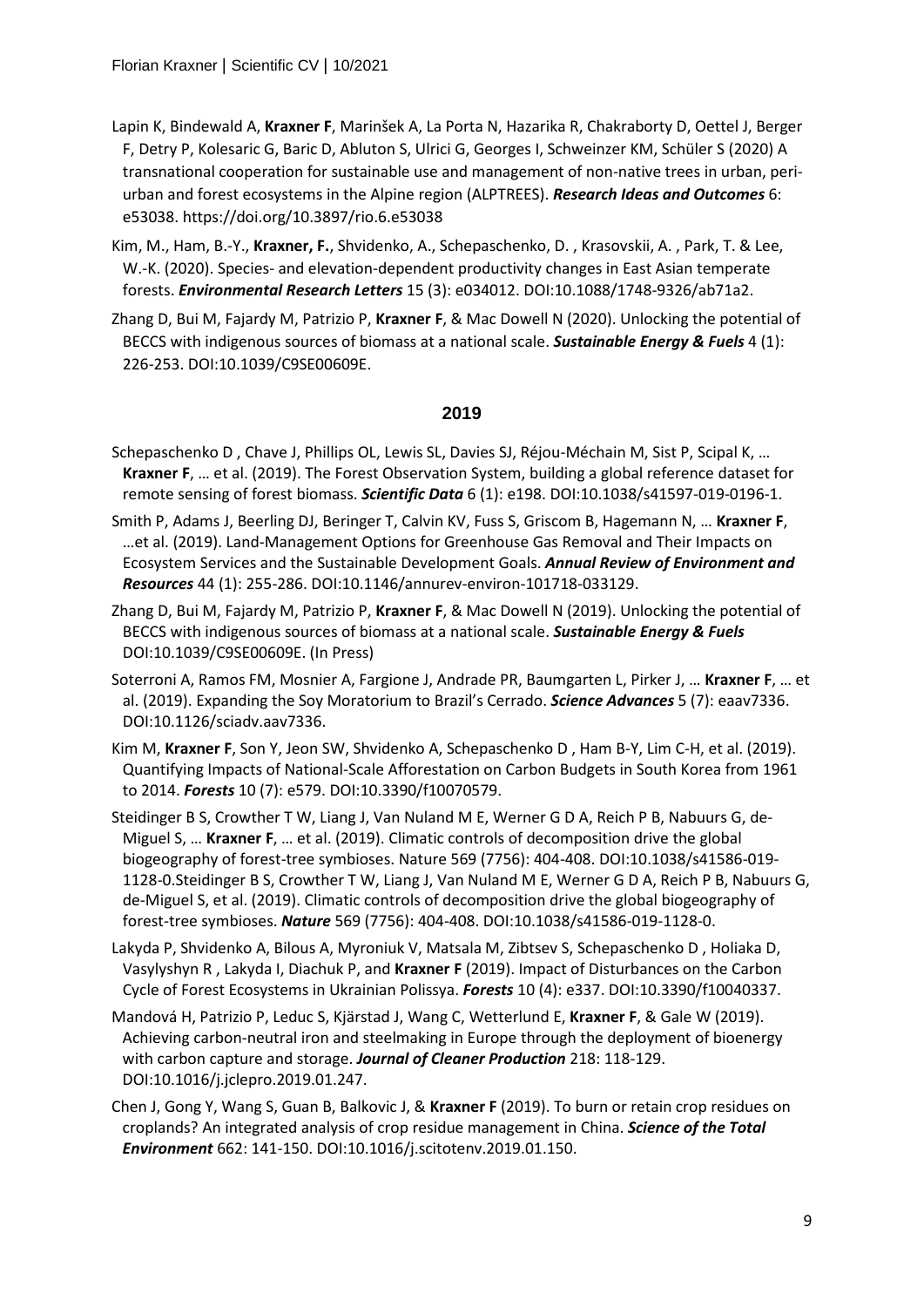- Truong AH, Patrizio P, Leduc S, **Kraxner F**, & Ha-Duong M (2019). Reducing emissions of the fast growing Vietnamese coal sector: the chances offered by biomass co-firing. *Journal of Cleaner Production* 215: 1301-1311. DOI:10.1016/j.jclepro.2019.01.065.
- Xylia M, Leduc S, Laurent A-B, Patrizio P, van der Meer Y, **Kraxner F**, & Silveira S (2019). Impact of bus electrification on carbon emissions: the case of Stockholm. *Journal of Cleaner Production* 209: 74-87. DOI:10.1016/j.jclepro.2018.10.085.
- Harahap F , Leduc S, Mesfun S , Khatiwada D, **Kraxner F**, & Silveira S (2019). Opportunities to Optimize the Palm Oil Supply Chain in Sumatra, Indonesia. *Energies* 12: e420. DOI:10.3390/en12030420.

- Patrizio P, Leduc S, **Kraxner F**, Fuß S, Kindermann G , Mesfun S , Spokas K, Mendoza Ponce A, et al. (2018). Reducing US coal emissions can boost employment. *Joule* 2 (12): 2633-2648. DOI:10.1016/j.joule.2018.10.004.
- Mesfun S , Leduc S, Patrizio P, Wetterlund E, Mendoza Ponce A, Lammens T, Staritsky I, Elbersen B, Lundgren J, **Kraxner F** (2018). Spatio-temporal assessment of integrating intermittent electricity in the EU and Western Balkans power sector under ambitious CO2 emission policies. *Energy* 164: 676-693. DOI:10.1016/j.energy.2018.09.034.
- Mendoza Ponce A, Corona-Núñez R, **Kraxner F**, Leduc S, & Patrizio P (2018). Identifying effects of land use cover changes and climate change on terrestrial ecosystems and carbon stocks in Mexico. *Global Environmental Change* 53: 12-23. DOI:10.1016/j.gloenvcha.2018.08.004.
- Mendoza Ponce A, Corona-Núñez RO, Galicia L, & **Kraxner F** (2018). Identifying hotspots of land use cover change under socioeconomic and climate change scenarios in Mexico. *Ambio* DOI:10.1007/s13280-018-1085-0. (In Press)
- Mandova H, Leduc S, Wang C, Wetterlund E, Patrizio P, Gale W, & **Kraxner F** (2018). Possibilities for CO 2 emission reduction using biomass in European integrated steel plants. *Biomass and Bioenergy* 115: 231-243. DOI:10.1016/j.biombioe.2018.04.021.
- Krasovskii A, Khabarov N, Pirker J, **Kraxner F**, Yowargana P, Schepaschenko D, & Obersteiner M (2018). Modeling Burned Areas in Indonesia: The FLAM Approach. *Forests* 9 (7): e437. DOI:10.3390/f9070437.
- Soterroni A, Mosnier A, Carvalho A, Câmara G, Obersteiner M, Andrade PR, Souza RC, Brock R, Pirker J, **Kraxner F**, Havlík P, Kapos V, zu Ermgassen E, Valin H, Ramos F M (2018). Future environmental and agricultural impacts of Brazil's Forest Code. *Environmental Research Letters* DOI:10.1088/1748-9326/aaccbb.
- Gusti M, Forsell N, Havlik P, Khabarov N, **Kraxner F**, & Obersteiner M (2018). The sensitivity of the costs of reducing emissions from deforestation and degradation (REDD) to future socioeconomic drivers and its implications for mitigation policy design. *Mitigation and Adaptation Strategies for Global Change* DOI:10.1007/s11027-018-9817-9. (In Press)
- Schepaschenko D, Moltchanova E, Shvidenko A, Blyshchyk V, Dmitriev E, Martynenko O, See L, & **Kraxner F** (2018). Improved Estimates of Biomass Expansion Factors for Russian Forests. *Forests* 9 (6): e312. DOI:10.3390/f9060312.
- Bruckman V, Haruthaithanasan M, Miller R, Terada T, Brenner A-K, **Kraxner F**, & Flaspohler D (2018). Sustainable Forest Bioenergy Development Strategies in Indochina: Collaborative Effort to Establish Regional Policies. *Forests* 9 (4): e223. DOI:10.3390/f9040223.
- Lesiv M, Schepaschenko D, Moltchanova E, Bun R, Dürauer M, Prishchepov AV, Schierhorn F, Estel S, Kuemmerle T, Alcántara C, Kussul N, Shchepashchenko M, Kutovaya O, Martynenko O, Karminov V, Shvidenko A, Havlik P, **Kraxner F**, See L, Fritz S (2018). Spatial distribution of arable and abandoned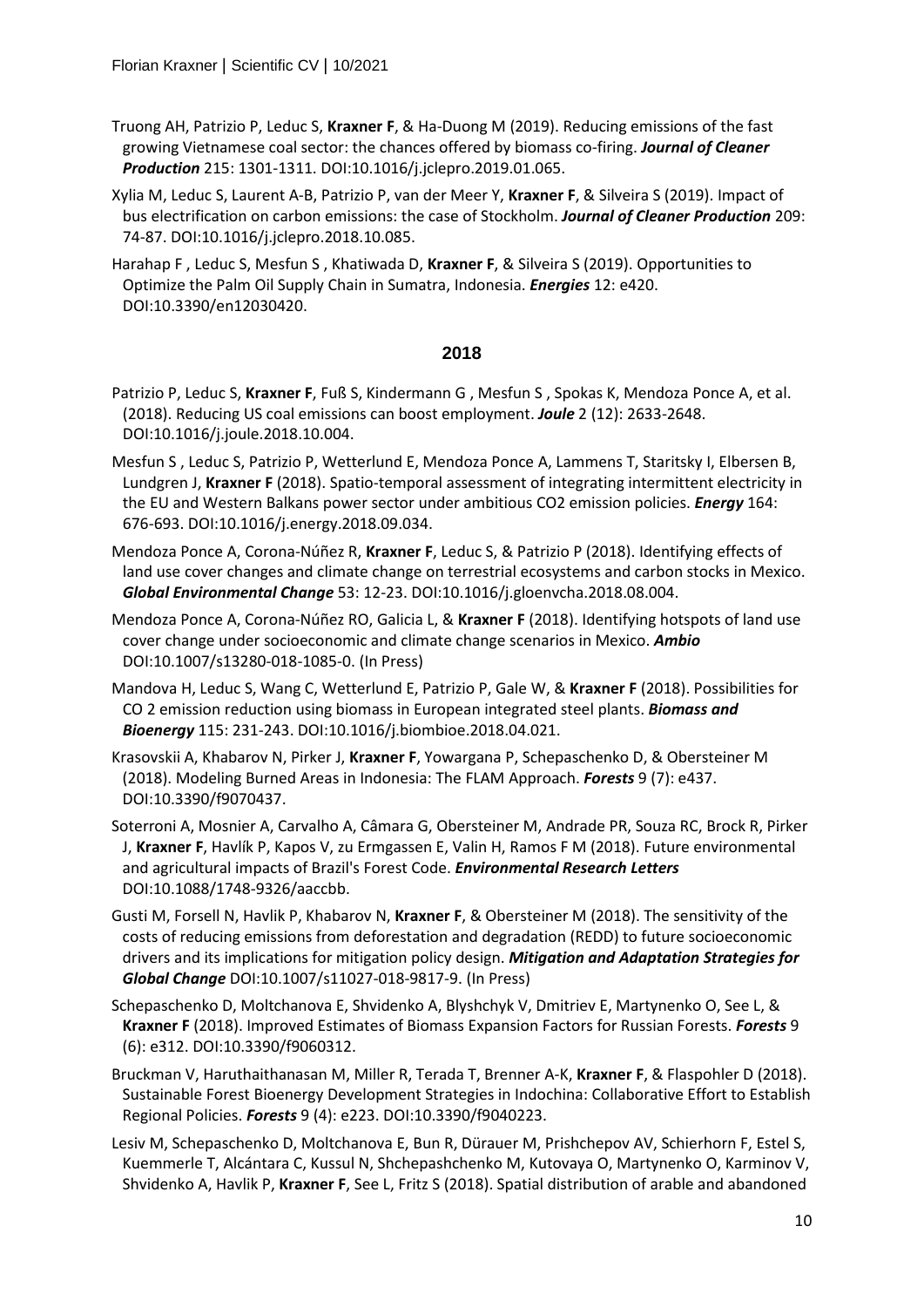land across former Soviet Union countries. *NATURE Scientific Data* 5: e180056. DOI:10.1038/sdata.2018.56.

- Golub A A, Fuss S, Lubowski R, Hiller J, Khabarov N, Koch N, Krasovskii A, **Kraxner F**, y Laing T, Obersteiner M, Palmer C, Piris-Cabezas P, Reuter W H, Szolgayová J, Taschini L, Wehkamp J, 2018. Escaping the climate policy uncertainty trap: options contracts for REDD+, *Climate Policy*, DOI: 10.1080/14693062.2017.1422478
- Wehkamp J, Pietsch S A, Fuss S, Gusti M, Reuter W H, Koch N, Kindermann G, **Kraxner F**, Accounting for institutional quality in global forest modeling, *Environmental Modelling & Software*, Volume 102, April 2018, Pages 250-259, ISSN 1364-8152, [https://doi.org/10.1016/j.envsoft.2018.01.020.](https://doi.org/10.1016/j.envsoft.2018.01.020)
- **Kraxner F.**, Leduc S., Fuss S., Schepaschenko D. G., Shvidenko A. Z. Sustainable forest-based bioenergy in Eurasia // *Sibirskij Lesnoj Zurnal (Sib. J. For. Sci.)*. 2018. N. 1: (in English with Russian abstract)

- Schepaschenko D, Fritz S, See L, Laso Bayas JC, Lesiv M, **Kraxner F**, & Obersteiner M (2017). Comment on "The extent of forest in dryland biomes". *SCIENCE* 358 (6362): eaao0166. DOI:10.1126/science.aao0166.
- **Kraxner F.,** Schepaschenko D., Fuss S., Lunnan A., Kindermann G., Aoki K., Duerauer M., Shvidenko A., See L. (2017). Mapping certified forests for sustainable management - A global tool for information improvement through participatory and collaborative mapping. *Forest Policy and Economics* 83 (2017) 10-18.
- Frank S, Havlik P, Soussana J-F, Levesque A, Valin H, Wollenberg E, Kleinwechter U, Fricko O, Gusti1M, Herrero M, Smith P, Hasegawa T, **Kraxner F** and Obersteiner M (2017). Reducing greenhouse gas emissions in agriculture without compromising food security? *Environmental Research Letters* 12 (10): e105004. DOI:10.1088/1748-9326/aa8c83.
- Silveira S, Khatiwada D, Leduc S, **Kraxner F**, Venkata BK, Tilvikine V, Gaubyte V, Romagnoli F, et al. (2017). Opportunities for bioenergy in the Baltic Sea Region. *Energy Procedia* 128: 157-164. DOI:10.1016/j.egypro.2017.09.036.
- Mesfun S, Sanchez DL, Leduc S, Wetterlund E, Lundgren J, Biberracher M, & **Kraxner F** (2017). Power-to-gas and power-to-liquid for managing renewable electricity intermittency in the Alpine Region. *Renewable Energy* 107: 361-372. DOI:10.1016/j.renene.2017.02.020.
- Fritz S, See L, Perger C, McCallum I, Schill C, Schepaschenko D, Duerauer M, Karner M, Dresel C, Laso-Bayas J-C, Lesiv M, Moorthy I, Salk C F, Danylo O, Sturn, Albrecht F S, You L, **Kraxner F** & Obersteiner M (2017). A global dataset of crowdsourced land cover and land use reference data. *Scientific Data* 4: p. 170075. DOI:10.1038/sdata.2017.75.
- Hoo P, Patrizio P, Leduc S, Hashim H, **Kraxner F**, Tan ST, & Ho WS (2017). Optimal Biomethane Injection into Natural Gas Grid – Biogas from Palm Oil Mill Effluent (POME) in Malaysia. *Energy Procedia* 105: 562-569. DOI:10.1016/j.egypro.2017.03.357.
- Xylia M, Leduc S, Patrizio P, **Kraxner F**, & Silveira S (2017). Locating charging infrastructure for electric buses in Stockholm. *Transportation Research Part C: Emerging Technologies* 78: 183-200. DOI:10.1016/j.trc.2017.03.005.
- Patrizio P, Leduc S, Chinese D, & **Kraxner F** (2017). Internalizing the external costs of biogas supply chains in the Italian energy sector. *Energy* 125: 85-96. DOI:10.1016/j.energy.2017.01.033.
- Schepaschenko D, Shvidenko A, Usoltsev VA, Lakyda P, Luo Y, Vasylyshyn R, Lakyda I, Myklush Y, See L, McCallum I, Fritz S, **Kraxner F**, Obersteiner M (2017). Biomass plot data base. DOI:10.1594/*PANGAEA*.871465.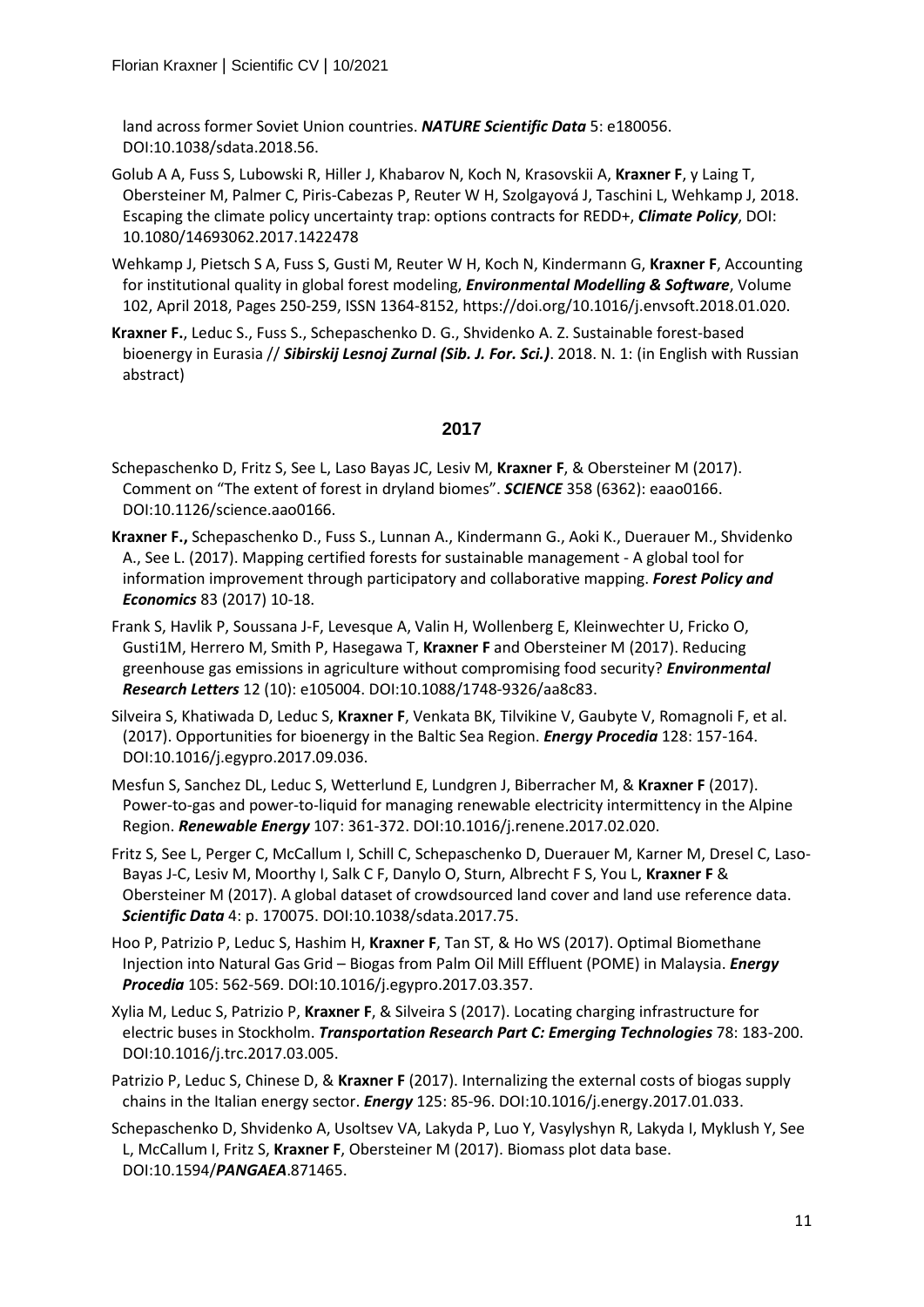- Schepaschenko D, Shvidenko A, Usoltsev VA, Lakyda P, Luo Y, Vasylyshyn R, Lakyda I, Myklush Y, See L, McCallum I, Fritz S, **Kraxner F**, Obersteiner M (2017). A database of forest biomass structure for Eurasia. DOI:10.1594/*PANGAEA.*871492.
- Kim M, Lee W-K, Choi G-M, Song C, Lim C-H, Moon J, Piao D, **Kraxner F**, Shividenko A, Forsell N, (2017). Modeling stand-level mortality based on maximum stem number and seasonal temperature. *Forest Ecology and Management* 386: 37-50. DOI:10.1016/j.foreco.2016.12.001.
- Campana PE, Leduc S, Kim M, Olsson A, Zhang J, Liu J, **Kraxner F**, McCallum I, Li H, Yan J (2017). Suitable and optimal locations for implementing photovoltaic water pumping systems for grassland irrigation in China. *Applied Energy* 185 (Part 2): 1879-1889. DOI:10.1016/j.apenergy.2016.01.004.
- Moon J, Lee WK, Song C, Lee SG, Heo SB, Shvidenko A, **Kraxner F**, Lamchin M, Lee E J, Zhu Y, Kim D, Cui G (2017). An introduction to mid-latitude ecotone: sustainability and environmental challenges. *Siberian Journal of Forest Science* 6: 41-51. DOI:10.15372/SJFS20170603.
- Onuchin AA, Shvidenko A, Schepaschenko D, & **Kraxner F** (2017). Transition to Sustainable Forest Management in Russia: theoretical and methodological backgrounds (In Russian). *Siberian Journal of Forest Science* 6: 3-25. DOI:10.15372/SJFS20170601.
- Schepaschenko D, Shvidenko A, Perger C, Dresel C, Fritz S, Lakida PI, Mukhortova LV, Usoltsev VA, et al., and **F Kraxner** (2017). Forest Biomass Observation: Current State and Prospective. *Siberian Journal of Forest Science* (4): 3-11. DOI:10.15372/SJFS20170401.
- Schepaschenko D, Shvidenko A, Usoltsev V, Lakyda P, Luo Y, Vasylyshyn R, Lakyda I, Myklush Y, See L, McCallum I, Fritz S, **Kraxner F**, Obersteiner M (2017). A dataset of forest biomass structure for Eurasia. *Scientific Data* 4: e170070. DOI:10.1038/sdata.2017.70.
- Xylia M, Leduc S, Patrizio P, Silveira S, & **Kraxner F** (2017). Developing a dynamic optimization model for electric bus charging infrastructure. *Transportation Research Procedia* 27: 776-783. DOI:10.1016/j.trpro.2017.12.075.

- Moreira J R, Romeiro V, Fuß S, **Kraxner F**, & Pacca S A (2016). BECCS potential in Brazil: Achieving negative emissions in ethanol and electricity production based on sugar cane bagasse and other residues. *Applied Energy* 179: 55-63. DOI:10.1016/j.apenergy.2016.06.044.
- Camara G, Soterroni A, Ramos F, Carvalho A, Andrade P, Souza RS, Mosnier A, Mant R, **Kraxner F**, et al. (2016). Modelling Land Use Change in Brazil:2000-2050 (*Dataset*). DOI:10.22022/REDD/09- 2016.13782.
- Pirker J, Mosnier A, **Kraxner F**, Havlik P, & Obersteiner M (2016). What are the limits to oil palm expansion? *Global Environmental Change* 40: 73-81. DOI:10.1016/j.gloenvcha.2016.06.007.
- Nordström E-M, Forsell N, Lundström A, Korosuo A, Bergh J, Havlik P, **Kraxner F**, Frank S, et al. (2016). Impacts of global climate change mitigation scenarios on forests and harvesting in Sweden. *Canadian Journal of Forest Research* 46 (12): 1427-1438. DOI:10.1139/cjfr-2016-0122.
- Fuss S, Jones CD, **Kraxner F**, Peters GP, Smith P, Tavoni M, van Vuuren DP, Canadell JG, Jackson, R, Milne, J, Moreira, J, Nakicenovic, N, Sharifi, A, Yamagata, Y, 2016. Research priorities for negative emissions. *Environmental Research Letters* 11 (11): p. 115007. DOI:10.1088/1748- 9326/11/11/115007.
- Obersteiner M, Walsh B, Frank S, Havlik P, Cantele M, Liu J, Palazzo A, Herrero M, **Kraxner F**, et al. (2016). Assessing the land resource-food price nexus of the Sustainable Development Goals. *SCIENCE Advances* 2 (9): e1501499. DOI:10.1126/sciadv.1501499.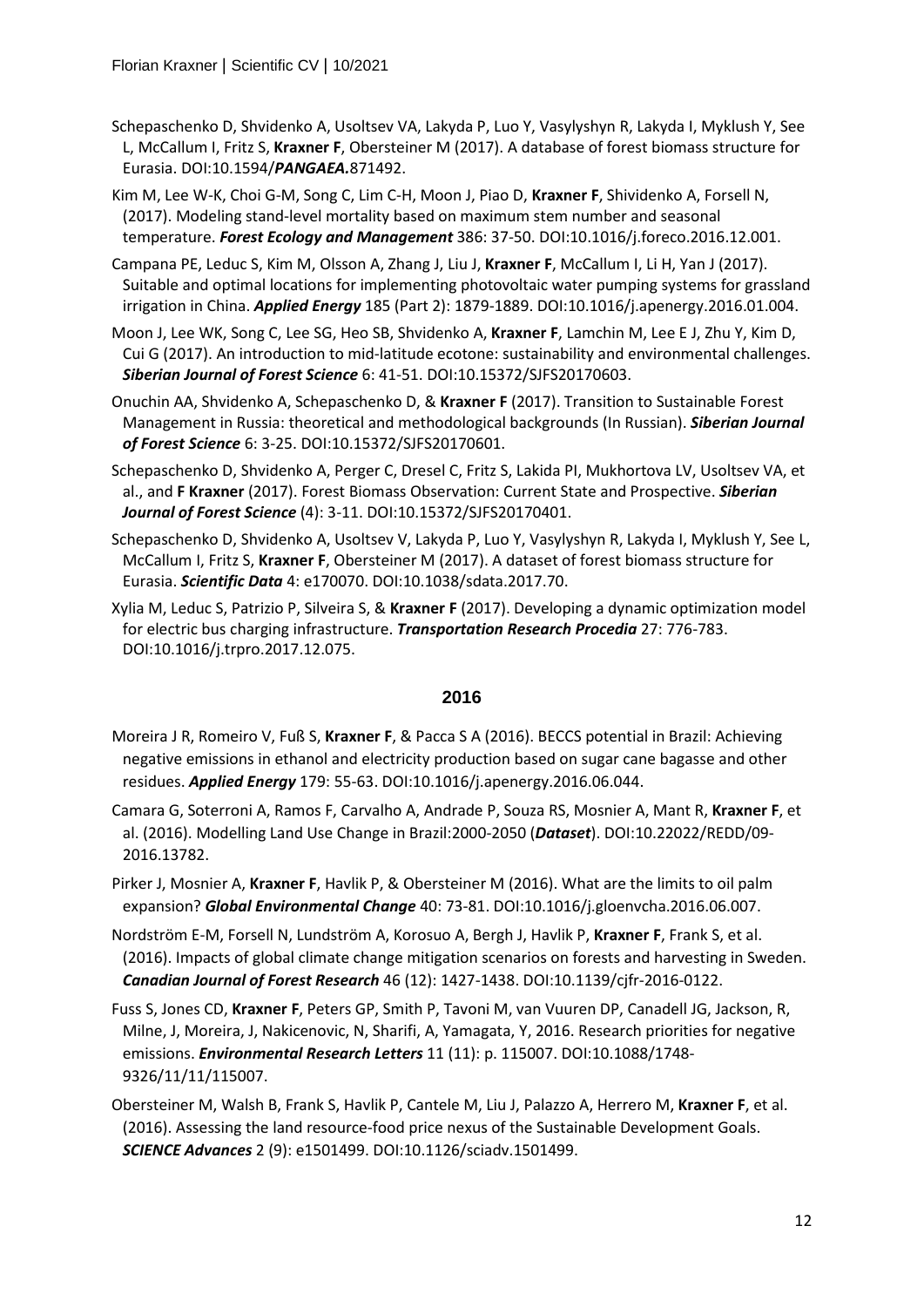- Hetland J., Yowargana P., Leduc S., **Kraxner F.** (2016). Carbon-negative emissions: Systemic impacts of biomass conversion. A case study on CO2 capture and storage options. *International Journal of Greenhouse Gas Control*. http://dx.doi.org/10.1016/j.ijggc.2016.03.017
- Krasovskii A., Khabarov N., Migliavacca M., **Kraxner F.**, Obersteiner M. (2016). Regional aspects of modelling burned areas in Europe. *International Journal of Wildland Fire*, http://dx.doi.org/10.1071/WF15012
- Campana P.E., Leduc S., Kim M., Olsson A., Zhang J., Liu J., **Kraxner F.**, McCallum I., Li H., Yan J. (2016). Suitable and optimal locations for implementing photovoltaic water pumping systems for grassland irrigation in China. *Applied Energy*. doi:10.1016/j.apenergy.2016.01.004
- Ma K., Liu J., Balkovič J., Skalský R., Azevedo L.B., **Kraxner F.** (2016). Changes in soil organic carbon stocks of wetlands on China's Zoige plateau from 1980 to 2010. *Ecological Modelling* 327, 18–28. doi:10.1016/j.ecolmodel.2016.01.009
- **Kraxner F.**, Aoki K., Kindermann G., Leduc S., Albrecht F., Liu J., Yamagata Y. (2016). Bioenergy and the city – What can urban forests contribute? *Applied Energy* 165, 990–1003. doi:10.1016/j.apenergy.2015.12.121
- Schepaschenko D.G., Shvidenko A.Z., Lesiv M.Y., Ontikov P.V., Shchepashchenko M.V., **Kraxner F.**  (2016). Estimation of forest area and its dynamics in Russia based on synthesis of remote sensing products. *Contemporary Problems of Ecology* 8, 811–817. doi:10.1134/S1995425515070136

- Smith P., Davis S.J., Creutzig F., Fuss S., Minx J., Gabrielle B., Kato E., Jackson R.B., Cowie A., Kriegler E., van Vuuren D., Rogelj J., Ciais P., Milne J., Canadell J.P., McCollum D., Krey V., Shrestha G., Friedlingstein P., Gasser T, Grübler A., Heidug W.K., Jonas M., Jones C.D., **Kraxner F.**, Littleton E., Lowe J., Moreira J.R., Nakicenovic N., Obersteiner M., Patwardhan A., Peters G., Rogner M., Rubin E., Sharifi S., Torvanger A., Yamagata Y., Edmonds J. & Yongsung C. (2015). Biophysical and economic limits to negative CO2 emissions. *NATURE Climate Change*. Published online 07 December 2015 doi: 10.1038/nclimate2870.
- Zhang X., Ermolieva T., Balkovic J., Mosnier A., **Kraxner F.**, Liu J. (2015). Recursive cross-entropy downscaling model for spatially explicit future land uses: A case study of the Heihe River Basin, *Physics and Chemistry of the Earth*, Parts A/B/C, Volumes 89–90, 2015, Pages 56-64, ISSN 1474- 7065, http://dx.doi.org/10.1016/j.pce.2015.05.007.
- Walsh, B.J., Rydzak F., Palazzo P., **Kraxner F.**, Herrero M., Schenk P.M., Ciais P., Janssens I.A., Peñuelas J., Niederl-Schmidinger, A., Obersteiner M. (2015). New feed sources key to ambitious climate targets. *Carbon Balance and Management* (2015) 10:26. Doi. 10.1186/s13021-015-0040-7
- Elia Campana P, Leduc S, Kim M, Liu J, **Kraxner F**, McCallum I, Li H, Yan J (2015). Optimal grassland locations for sustainable photovoltaic water pumping systems in China. *Energy Procedia*, 75:301- 307 (August 2015, published online 28 August 2015)
- Fuss S, Havlik P, Szolgayova J, Schmid E, Reuter WH, Khabarov N, Obersteiner M, Ermolieva T, Ermoliev Y, **Kraxner F** (2015). Global food security & adaptation under crop yield volatility. *Technological Forecasting and Social Change*, 98:223-233 (September 2015, published online 29 April 2015)
- See L, Fritz S, Perger C, Schill C, McCallum I, Schepaschenko D, Duerauer M, Sturn T, Karne M, **Kraxner F**, Obersteiner M (2015). Harnessing the power of volunteers, the internet and Google Earth to collect and validate global spatial information using Geo-Wiki. *Technological Forecasting and Social Change*, 98:324-335 (September 2015, published online 6 April 2015)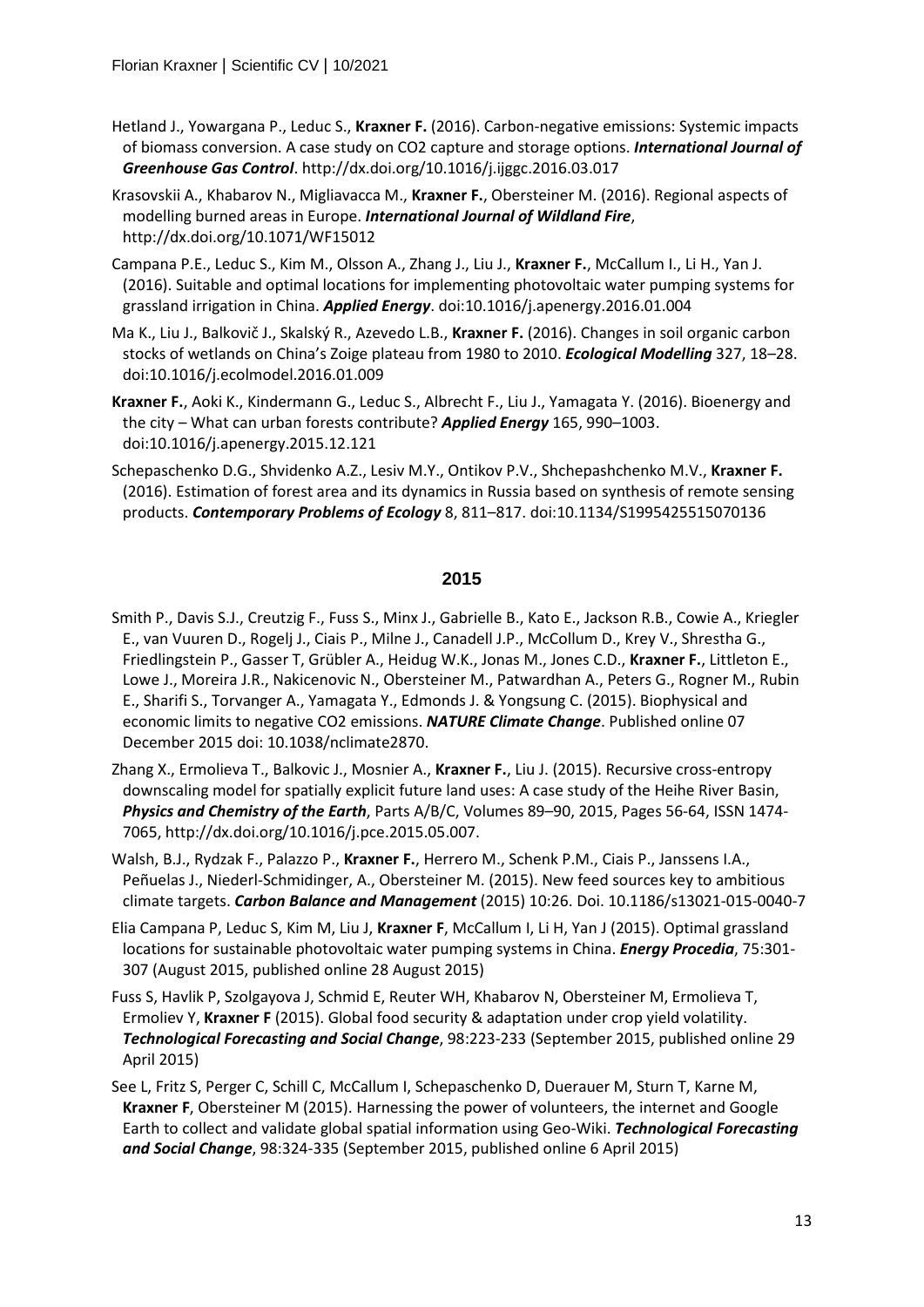- Patrizio P, Leduc S, Chinese D, Dotzauer E, **Kraxner F** (2015). Biomethane as transport fuel A comparison with other biogas utilization pathways in northern Italy. *Applied Energy*, 157:25-34 (November 2015, published online 8 August 2015)
- Schepaschenko D, See L, Lesiv M, McCallum I, Fritz S, Salk C, Perger C, Shvidenko A, Albrecht F, **Kraxner F**, Duerauer M, Obersteiner M. (2015). Development of a global hybrid forest mask through the synergy of remote sensing, crowdsourcing and FAO statistics. *Remote Sensing of Environment*, 162:208-220 (June 2015) (Published online 13 March 2015)
- Fritz S, See L, McCallum I, Bun A, Moltchanova E, Duerauer M, Perger C, Havlik P, Mosnier A, Schepaschenko D, van der Velde M, Dunwoody A, **Kraxner F**, Obersteiner M. (2015). Mapping global cropland field size. *Global Change Biology*, 21: 1980–1992. doi:10.1111/gcb.12838 (Published online 16 January 2015)
- Ermolieva TY, Ermoliev YM, Havlik P, Mosnier A, Leclere D, **Kraxner F**, Khabarov N, Obersteiner M. (2015). Systems analysis of robust strategic decisions to plan secure food, energy, and water provision based on the stochastic GLOBIOM model. *Cybernetics and Systems Analysis*, 51(1):125- 133 (January 2015). Translated from Kibernetika i Sistemnyi Analiz, No. 1, January-February, 2015, pp. 144-154
- See L, Fritz S, You L, Ramankutty N, Herrero M, Justice C, Becker-Reshef I, Thornton P, Erb K, Gong P, Tang H, van der Velde M, Ericksen P, McCallum I, **Kraxner F**, Obersteiner M. (2015). Improved global cropland data as an essential ingredient for food security. *Global Food Security*, 4:37-45 (March 2015) (Published online 27 October 2014)
- Mukhortova L, Schepaschenko D, Shvidenko A, McCallum I, **Kraxner F**. (2015). Soil contribution to carbon budget of Russian forests. *Agricultural and Forestry Meteorology*, 200:97-108 (15 January 2015) (Published online 10 October 2014)

- **Kraxner F**, Leduc S, Fuss S, Aoki K, Kindermann G, Yamagata Y. (2014). Energy resilient solutions for Japan - a BECCS case study. *Energy Procedia*, 61:2791-2796 (2014) (Published online 12 January 2015)
- **Kraxner, F.**, Aoki K, Leduc S, Kindermann G, Fuss S, Yang J, Yamagata Y. BECCS in South Korea Analyzing the negative emissions potential of bioenergy as a mitigation tool. *Renewable Energy*  2012; http://dx.doi.org/10.1016/j.renene.2012.09.064
- See L, Schepaschenko D, Lesiv M, McCallum I, Fritz S, Perger C, Vakolyuk M, Schepaschenko M, van der Velde M, **Kraxner F**, Obersteiner M. (2014). Building a hybrid land cover map with crowdsourcing and geographically weighted regression. *SPRS Journal of Photogrammetry and Remote Sensing*, 103:48-56 (May 2015) (Published online 19 July 2014
- Fuss S, Canadell J G, Peters G P, Tavoni M, Andrew R M, Ciais P, Jackson R B, Jones C D, **Kraxner F,**  Nakicenovic N, Le Quere C, Raupach M R, Sharifi A, Smith P, Yamagata Y, (2014). Betting on negative emissions. *NATURE Climate Change*, 4(10):850-853 (October 2014) (Published online 21 September 2014)
- Havlík P, Valin H, Herrero M, Obersteiner M, Schmid E, Rufino MC, Mosnier A, Thornton P, Boettcher, H, Conant RT, Frank S, Fritz S, Fuss S, **Kraxner, F**, Notenbaert, A. (2014). Climate change mitigation through livestock system transitions. *Proceedings of the National Academy of Sciences*  www.pnas.org/cgi/doi/10.1073/pnas.1308044111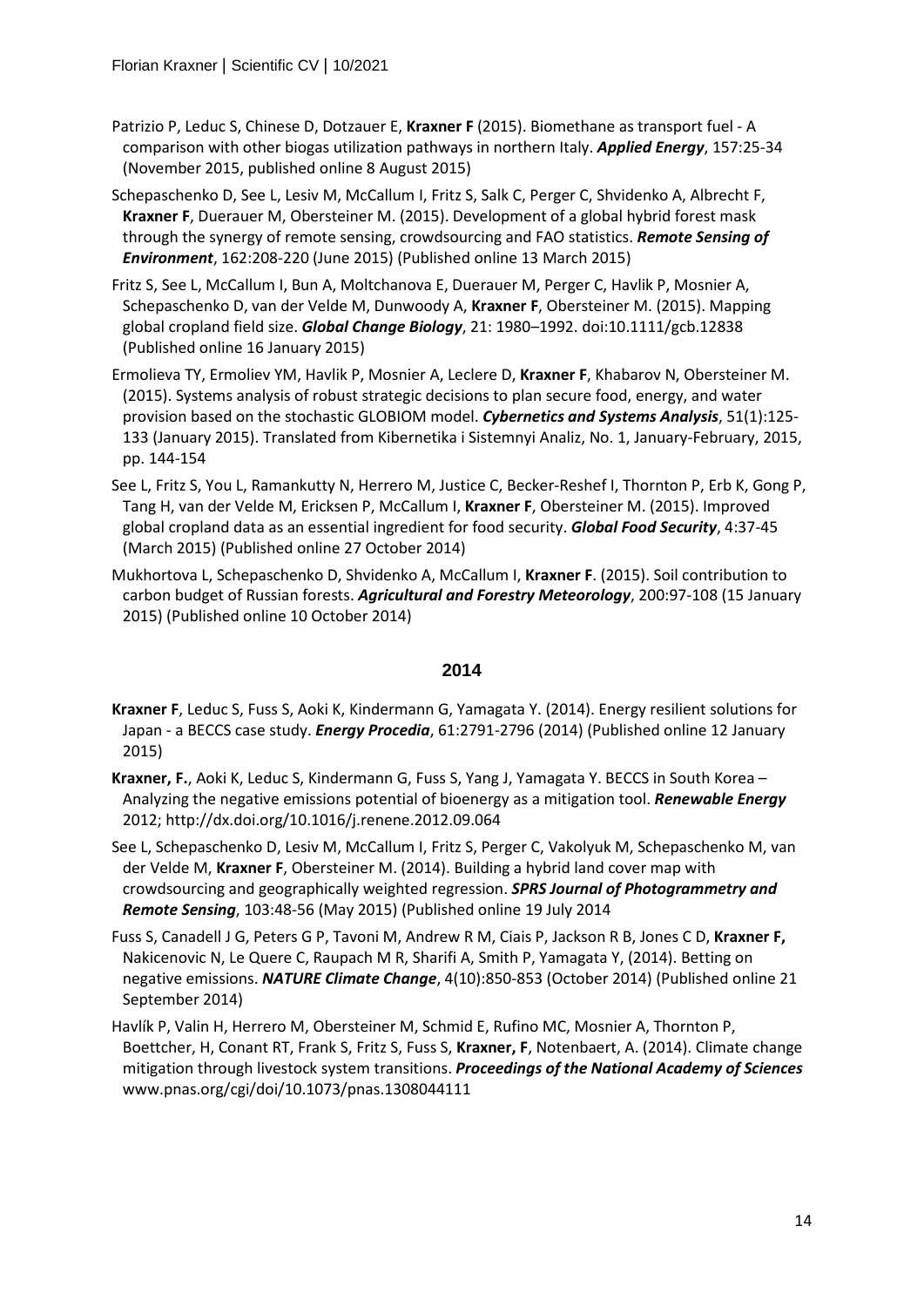- See L, McCallum I, Fritz S, Perger C, **Kraxner F**, Obersteiner M, Deka Baruah U, Mili N, Ram Kalita N, Mapping cropland in Ethiopia using crowdsourcing, *International Journal of Geosciences*, 4(6):6-13 (August 2013)
- See L., Comber A., Salk C., Fritz S., van der Velde M., Perger C., Schill C., McCallum I., **Kraxner F.**, Obersteiner M. (2013) Comparing the Quality of Crowdsourced Data Contributed by Expert and Non-Experts. *PLoS ONE* 8(7): e69958. doi:10.1371/journal.pone.0069958
- Svadlenak-Gomez K., Badura M., **Kraxner F.**, Fuss S., Vettorato D., Walzer C. (2013). Valuing Alpine ecosystems: the recharge.green project will help decision-makers to reconcile renewable energy production and biodiversity conservation in the Alps; *eco.mont Journal on Protected Mountain Areas Research* 05/2013; DOI:10.1553/ecomont-5-1s59 LGB.
- **Kraxner, F.**, Nordström, E.-M., Obersteiner, M., Havlík, P., Gusti, M., Mosnier, A., Frank, S., Valin, H., Fritz, S., McCallum, I., Kindermann, G., See, L., Fuss, S., Khabarov, N., Böttcher, H., Aoki, K. and Máthé, L. (2013), Global bioenergy scenarios - Future forest development, land-use implications and trade-offs. *Biomass and Bioenergy* (2013), http://dx.doi.org/10.1016/j.biombioe.2013.02.003

#### **2012**

- **Kraxner, F.**, Aoki K, Leduc S, Kindermann G, Fuss S, Yang J, Yamagata Y. BECCS in South Korea Analyzing the negative emissions potential of bioenergy as a mitigation tool. *Renewable Energy* 2012; http://dx.doi.org/10.1016/j.renene.2012.09.064
- Zang CF, Liu J, van der Velde M, **Kraxner F** (2012). Assessment of spatial and temporal patterns of green and blue water flows under natural conditions in inland river basins in Northwest China, *Hydrology and Earth System Sciences*, 16(8):2859-2870 (21 August 2012)
- Zhou L, Wang S, Kindermann G, Yu G, Huang M, Mickler R, **Kraxner F**, Shi H, Gong Y (2012): Carbon Dynamics in Woody Biomass of Forest Ecosystem in China with Forest Management Practices under Future Climate Change and Rising CO2 Concentration, **Hydrology and Earth System Sciences**, 16(8):2859-2870, *Chin. Geogra. Sci. 2013 Vol. 23 No. 5 pp. 519–536, Springer Science Press*, doi: 10.1007/s11769-013-0622-9
- Franklin O, Moltchanova E, **Kraxner, F**, Seidl R, Bottcher H, Rokityiansky D, Obersteiner M (2012). Large-scale forest modeling: Deducing stand density from inventory data. **International Journal of Forestry Research**, 2012:934974 (2012).

#### **2011**

Havlík, P., Schneider, A.U., Schmid, E., Böttcher, H., Fritz, S., Skalský, R., Aoki, K., de Cara, S., Kindermann, G., **Kraxner, F.**, Leduc, S., McCallum, I., Mosnier, A, Sauer, T., Obersteiner, M. (2011). Global land-use implications of first and second generation biofuel targets. *Energy Policy* 39, 5690– 5702. doi:10.1016/j.enpol.2010.03.030

## **2010**

McCallum I., Fritz S., Schill C., Perger C., Achard F., Grillmayer R., Koch B., **Kraxner F.**, Obersteiner M., Quinten M. (2010): Geo-Wiki.org: Harnessing the power of volunteers, the internet and Google Earth to collect and validate global spatial information. Original Article, IEEE Committee on Earth Observation (ICEO), *Earthzine, Fostering Earth Observation and Global Awareness*, www.earthzine.org, 02/2010.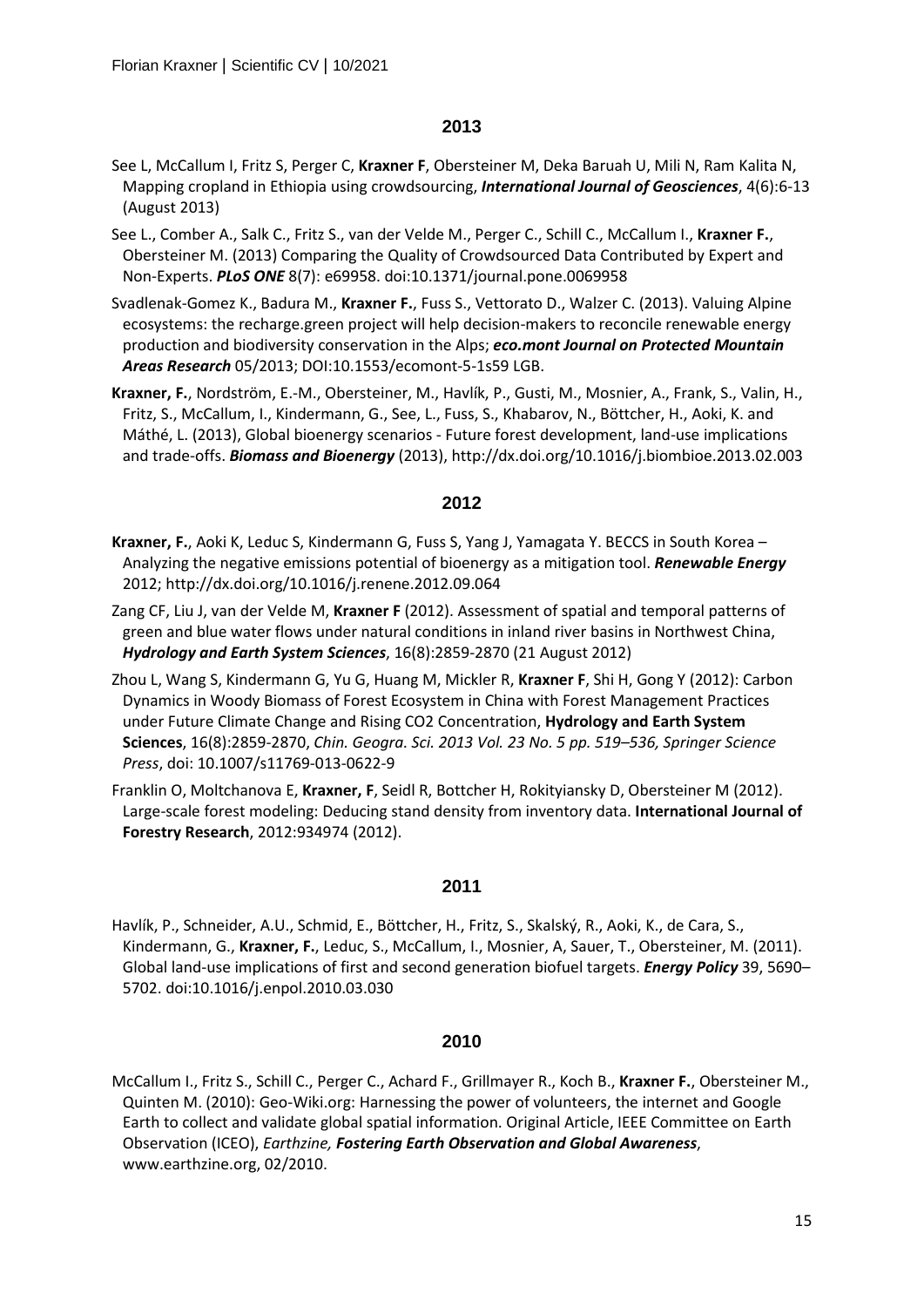- Obersteiner M, Huettner M, **Kraxner F**, McCallum I, Aoki K, Böttcher H, Fritz S, Gusti M, Havlik P, Kindermann G, Rametsteiner E, Reyers B (2009) : On fair, effective and efficient REDD mechanism design. *Carbon Balance and Management*, 4:11 [2009], "HIGHLY ACCESSED";
- Schepaschenko, D., McCallum, I., Shvidenko, A., Fritz, S., Kraxner, F., Obersteiner, M. (2009): A new hybrid land cover dataset for Russia: a methodology for integrating statistics, remote sensing and in-situ information. *Journal of Land-Use Science and Policy*, 6, 245–259. doi:10.1080/1747423X.2010.511681
- Böttcher, H., Eisbrenner, K., Fritz, S., Kindermann, G., **Kraxner, F.**, McCallum, I., Obersteiner, M. (2009): An assessment of monitoring requirements and costs of Reduced Emissions from Deforestation and Degradation. *Carbon Balance and Management.* 4:7 [2009], "HIGHLY ACCESSED";
- Fritz, S., McCallum, I., Schill, C., Perger, C., Grillmayer, R., Achard, F., **Kraxner, F.**, Obersteiner, M. Geo-Wiki.Org: The Use of Crowdsourcing to Improve Global Land Cover. *Remote Sensing.* 2009, *1*, 345-354.
- **Kraxner, F.**, Yang, J., Yamagata, Y. (2009): Attitudes towards forest, biomass and certification A case study approach to integrate public opinion in Japan. *Bioresource Technology,* 100 (2009): 4058-4061.

#### **2007**

- **Kraxner F.** and Y. Yamagata (2007): Biomass for Bioenergy An Austrian Real Case Compared to the Biomass for Bioenergy Environment in Japan. (In Japanese Language). *The Japanese Quarterly Journal for Bioenergy*. 32 (4): 12-15.
- Rokityanskiy, D., P.C. Benítez, **F. Kraxner**, I. McCallum, M. Obersteiner, E. Rametsteiner and Y. Yamagata (2007): Geographically explicit global modeling of land-use change, carbon sequestration, and biomass supply. *Technological Forecasting & Social Change* (Special Issue: Greenhouse Gases – Integrated Assessment), 74(7): 1057-1082.

#### **2006**

Obersteiner M., G. Alexandrov, Pablo C. Benítez, I. McCallum, **F. Kraxner**, K. Riahi, D. Rokityanskiy, Y. Yamagata (2006): Global Supply of Biomass for Energy and Carbon Sequestration from Afforestation/Reforestation Activities, *Mitigation and Adaptation Strategies for Global Change*, 11(5-6):1003-1021.

## **2003**

**Kraxner F.**, Nilsson S., Obersteiner M. (2003): Negative Emissions from BioEnergy Use, Carbon Capture and Sequestration (BECS): The Case of Biomass Production by Sustainable Forest Management from Semi-natural Temperate Forests. *Biomass and Bioenergy*, 24(4-5):285-296.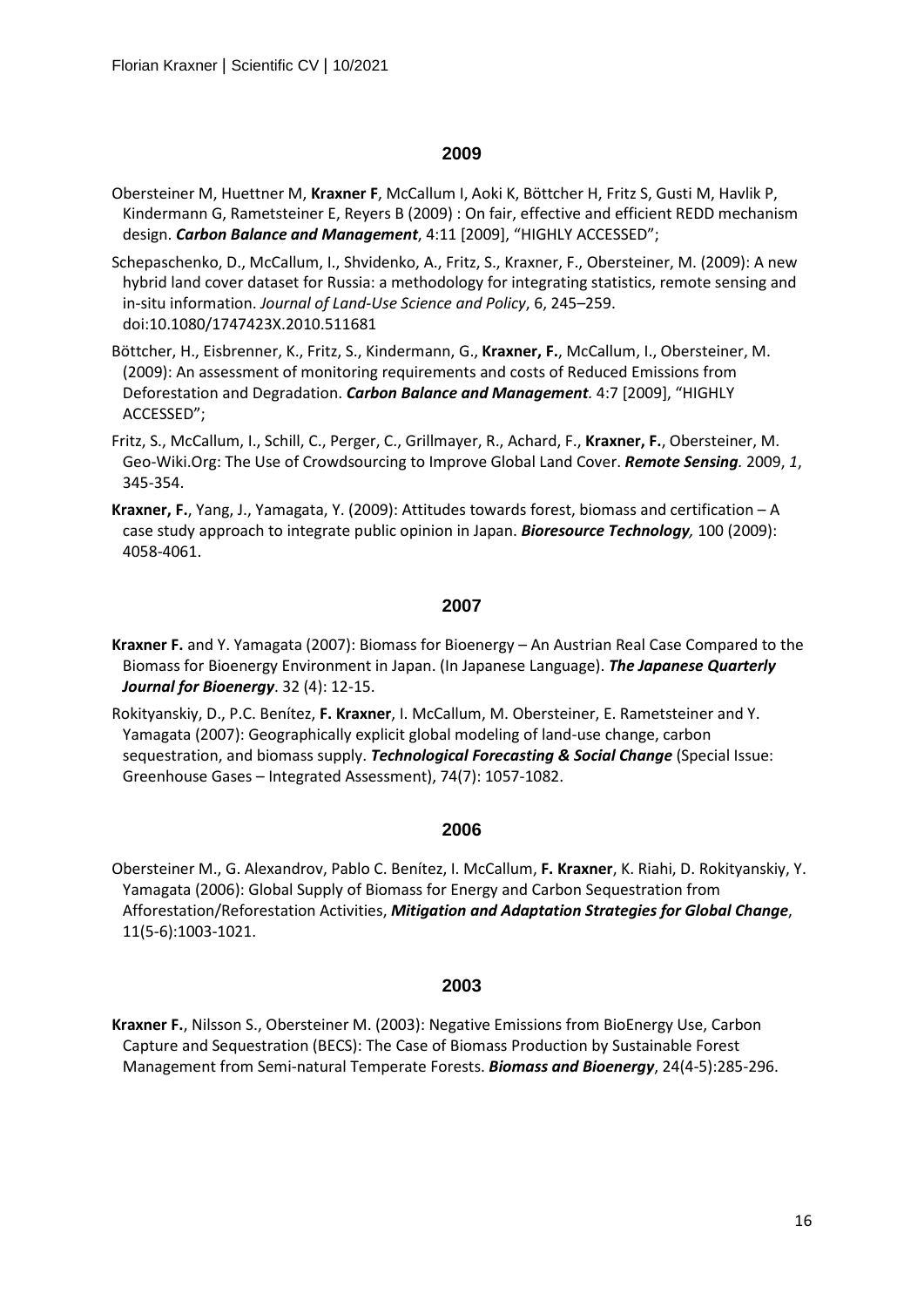- J Wilcox, B Kolosz, & J Freeman, eds. (2021) CDR Primer. Various chapter contributions. <https://cdrprimer.org/>
- Wilcox, J., Renforth, P., **Kraxner, F**., eds. (2020). The Role of Negative Emission Technologies in Addressing Our Climate Goals. Lausanne: *Frontiers Media SA.* doi: 10.3389/978-2-88963-672-3
- Westholm E., Beland Lindahl K. and **F. Kraxner** (Eds.) 2015: The Future Use of Nordic Forests A Global Perspective. *Springer International Publishing Switzerland* 2015, XXI, 169 p., ISBN 978-3- 319-14217-3, DOI 10.1007/978-3-319-14218-0.
- **Kraxner F.** and S. Leduc (Eds). 2015. Modeling and visualization of optimal locations for renewable energy production in the Alpine Space with a special focus on selected pilot areas. WP5 Report, *International Institute for Applied Systems Analysis. recharge.green Alpine Space Project.* ISBN 978-3-7045-0150-9. Available at: http://www.recharge-green.eu
- **Kraxner F.** and S. Leduc (Eds). 2015. Recommendations and lessons learned for a renewable energy strategy in the Alps. WP5 Report, *International Institute for Applied Systems Analysis. recharge.green Alpine Space Project.* ISBN 978-3-7045-0151-6. Available at: http://www. recharge-green.eu
- Rametsteiner E. and **F. Kraxner** (2003): Europeans and Their Forests. What Do Europeans Think About Forests and Sustainable Forest Management? A Review of Representative Public Opinion Surveys in Europe. *Ministerial Conference on the Protection of Forests in Europe (MCPFE, now Forest Europe)***,** available at: http://www.foresteurope.org/documentos/LU\_Europeans\_Forest.pdf
- Rametsteiner E. and **F. Kraxner** (2003): Europeans and Their Forests. What Do Europeans Think About Forests and Sustainable Forest Management? A Review of Representative Public Opinion Surveys in Europe. *Ministerial Conference on the Protection of Forests in Europe (MCPFE, now Forest Europe)***,** available at: http://www.foresteurope.org/documentos/LU\_Europeans\_Forest.pdf

## **Book Chapters, Articles in Books (peer-reviewed)**

- Patrizio P, Leduc S, **Kraxner F**, Fuss S, Kindermann G , Spokas K, Wetterlund E, Lundgren J, et al. (2019). Killing two birds with one stone: a negative emissions strategy for a soft landing of the US coal sector. In: *Bioenergy with Carbon Capture and Storage*. Eds. Pires, J.C. & da Cunha Goncalves, A.L., pp. 219-236 Academic Press. ISBN 978012816600010.1016/B978-0-12-816229-3.00011-9.
- **Kraxner F.**, Fuss S., Verkerk P. J. (2017) Is there enough forest biomass available to meet the demands of the forest-based bioeconomy? pp53-66. Chapter 3.1 in: Georg Winkel (ed). Towards a sustainable European forest-based bioeconomy – assessment and the way forward. Critical Issues. *What Science Can Tell Us 8*. European Forest Institute. p162. ISBN 978-952-5980-41-7 (printed). ISBN 978-952-5980-42-4 (pdf).
- Obersteiner M, Balkovic J, Böttcher H, Bouma J, Fritz S, Fuss S, Havlik P, Heumesser C, Hochrainer S, Jantke K, Khabarov N, Koch B, **Kraxner F**, Kuik O J, Leduc S, Liu J, Lucht W, McCallum I, Mechler R, Moltchanova E, Reyers B, Rydzak F, Schill C, Schleupner C, Schmid E, Schneider U A, Scholes R J, See L, Skalský R, Smirnov A, Szolgayova J, Tarasovičová Z, Yang H (2017). The Value of Global Earth Observations. In: *Satellite Earth Observations and Their Impact on Society and Policy*. Eds. Onoda, M. & Young, O.R., pp. 137-142 Singapore: Springer. ISBN 978-981-10-3713-9 DOI:10.1007/978-981- 10-3713-9\_12.
- **Kraxner F.**, Leduc S., Serrano León H., Fuss S., Patrizio P., Yowargana P. (2016). Expanding renewable energy within the Alpine ecological network. In: (Eds. G. Plassmann, PK Walzer, Y. Kohler, M.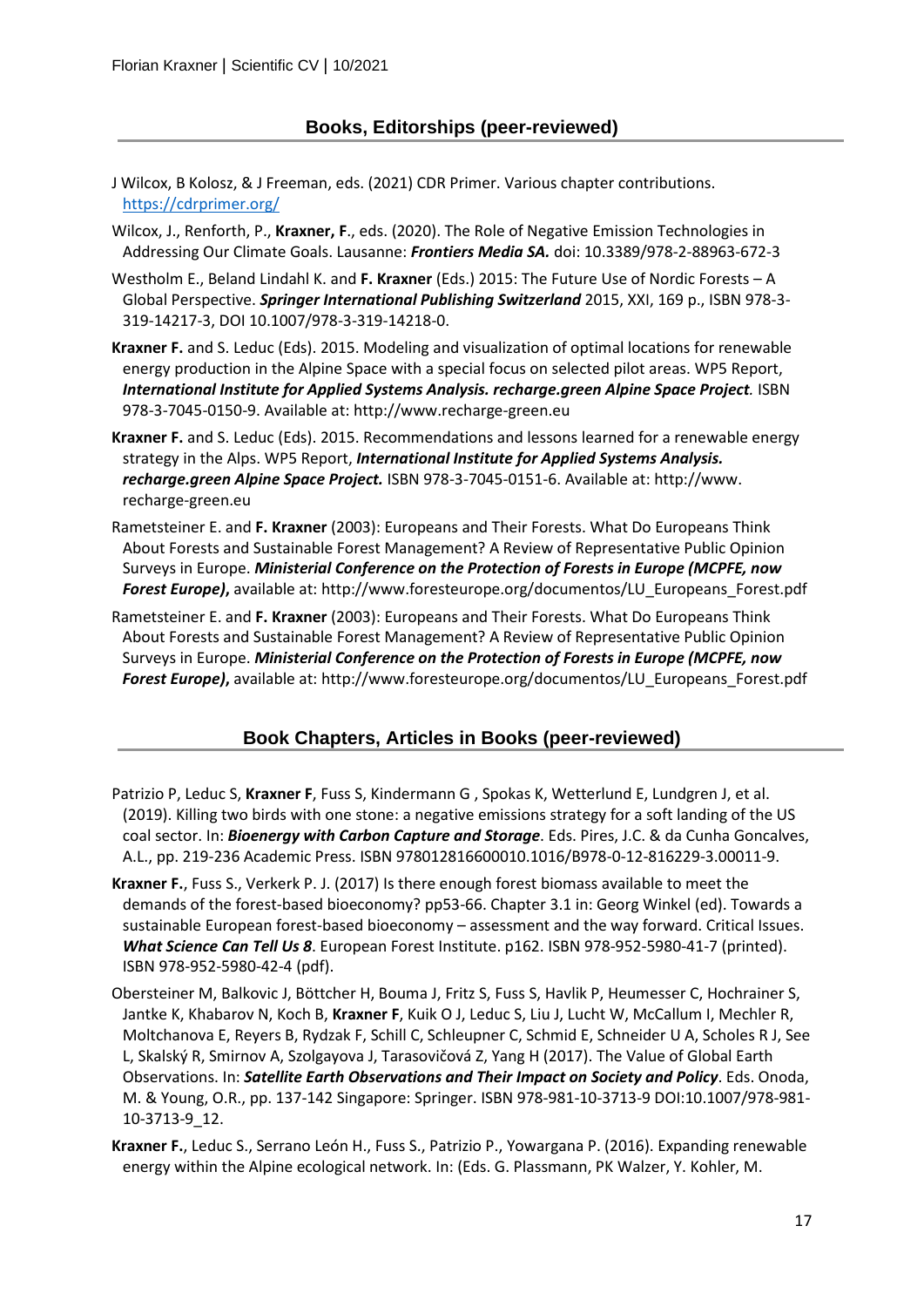Badura and C. Walzer) *Alpine Nature 2030 - Concepts for the next generation - from protected areas to an ecological continuum*. Bundesministerium für Umwelt, Naturschutz, Bau und Reaktorsicherheit (BMUB), Berlin, Germany (In press).

- See L., Fritz S., Perger C., Schill C., Albrecht F., McCallum I., Schepaschenko D., Velde M., **Kraxner F.**, Baruah U.D., Saikia A., Singh K., de-Miguel S., Hazarika R., Sarkar A., Marcarini A.A., Baruah M., Sahariah D., Changkakati T., Obersteiner M. (2016). Mapping Human Impact Using Crowdsourcing, in: Carver, J.S., Fritz, S. (Eds.), *Mapping Wilderness: Concepts, Techniques and Applications*. *Springer Netherlands*, Dordrecht, pp. 89–101.
- **Kraxner F.**, Leduc S., and H. Serrano León. 2015. Alpine Space model. Chapter 01 in: Modeling and visualization of optimal locations for renewable energy production in the Alpine Space with a special focus on selected pilot areas. WP5 Report. Kraxner F and S. Leduc, *International Institute for Applied Systems Analysis (Eds). recharge.green Alpine Space Project.* ISBN 978-3-7045-0150-9. Available at: http://www.recharge-green.eu
- **Kraxner F.**, Leduc S., and H. Serrano León. 2015. Recommendations/lessons learned at the Alpine level. Chapter 01 in: Recommendations and lessons learned for a renewable energy
- strategy in the Alpss. WP5 Report. Kraxner F and S. Leduc, *International Institute for Applied Systems Analysis (Eds). recharge.green Alpine Space Project.* ISBN 978-3-7045-0151-6. Available at: http://www.recharge-green.eu
- Fernholz K., **Kraxner F.**, Novoselov I., Oliver R., Tissari J. (2015): Chapter 2, Policies Shaping Forest Products Markets, In: UNECE/FAO Forest Products Annual Market Review, 2014-2015, Geneva Timber and Forest Study Paper 39, ECE/TIM/SP/39. United Nations, New York and Geneva 2015, *United Nations Publications*, ISBN 978-92-1-117097-9, pp.11-23.
- **Kraxner F.**, Fuss S., Krey V., Best D., Leduc S., Kindermann G., Yamagata Y., Schepaschenko D., Shvidenko A., Aoki K., Yan J. The role of bioenergy with carbon capture and storage (BECCS) for climate policy. V. 3. P. 1466-1483. In: Yan J (Ed) 2015, The Handbook of Clean Energy Systems. *John Wiley & Sons, Ltd.*
- Leduc S., Kindermann G., Forsell N., **Kraxner F.** Bioenergy potential from forest biomass. Vol. 1. P. 35-48. In: Yan J (Ed) 2015, The Handbook of Clean Energy Systems. *John Wiley & Sons, Ltd.*
- Schepaschenko D., **Kraxner F.**, See L., Fuss S., McCallum I., Fritz S., Perger C., Shvidenko A., Kindermann G., Frank S., Tum M., Schmid E., Balkovic J., Günther K. Global biomass information: from data generation to application. Vol. 1. Pp. 11-33. In: Yan J (Ed) 2015, The Handbook of Clean Energy Systems. *John Wiley & Sons, Ltd.*
- See L., **Kraxner F.**, Fuss S., Perger C., Schill C., Aoki K., Leduc S., McCallum I., Forsell N., Fritz S. The potential of crowdsourcing for the renewable energy sector. V.1. P. 721-735. In: Yan J (Ed) 2015, The Handbook of Clean Energy Systems*. John Wiley & Sons, Ltd.*
- **Kraxner F.** and E.-M. Nordström (2015): Bioenergy Futures: A Global Outlook on the Implications of Land Use for Forest-Based Feedstock Production. Chapter 5 in: Westholm E., Beland Lindahl K. and **F. Kraxner** (Eds.) 2015: The Future Use of Nordic Forests – A Global Perspective. *Springer International Publishing Switzerland 2015*, XXI, 169 p., ISBN 978-3-319-14217-3, DOI 10.1007/978- 3-319-14218-0.
- Beland Lindahl K., Westholm E. and **F. Kraxner** (2015): Nordic Forest Futures An Introduction. Chapter 1 in: Westholm E., Beland Lindahl K. and **F. Kraxner** (Eds.) 2015: The Future Use of Nordic Forests – A Global Perspective. *Springer International Publishing Switzerland 2015***,** XXI, 169 p., ISBN 978-3-319-14217-3, DOI 10.1007/978-3-319-14218-0.
- Fernholz K., Ehnstrand K., **Kraxner F.**, Novoselov I., Tissari J., Oliver R. (2014): Policies Shaping Forest Products Market. In: UNECE/FAO Forest Products Annual Market Review, 2013-2014, Geneva Timber and Forest Study Paper 36, ECE/TIM/SP/36. United Nations, New York and Geneva 2014, *United Nations Publications*, ISBN 978-92-1-117081-8, pp.11-21.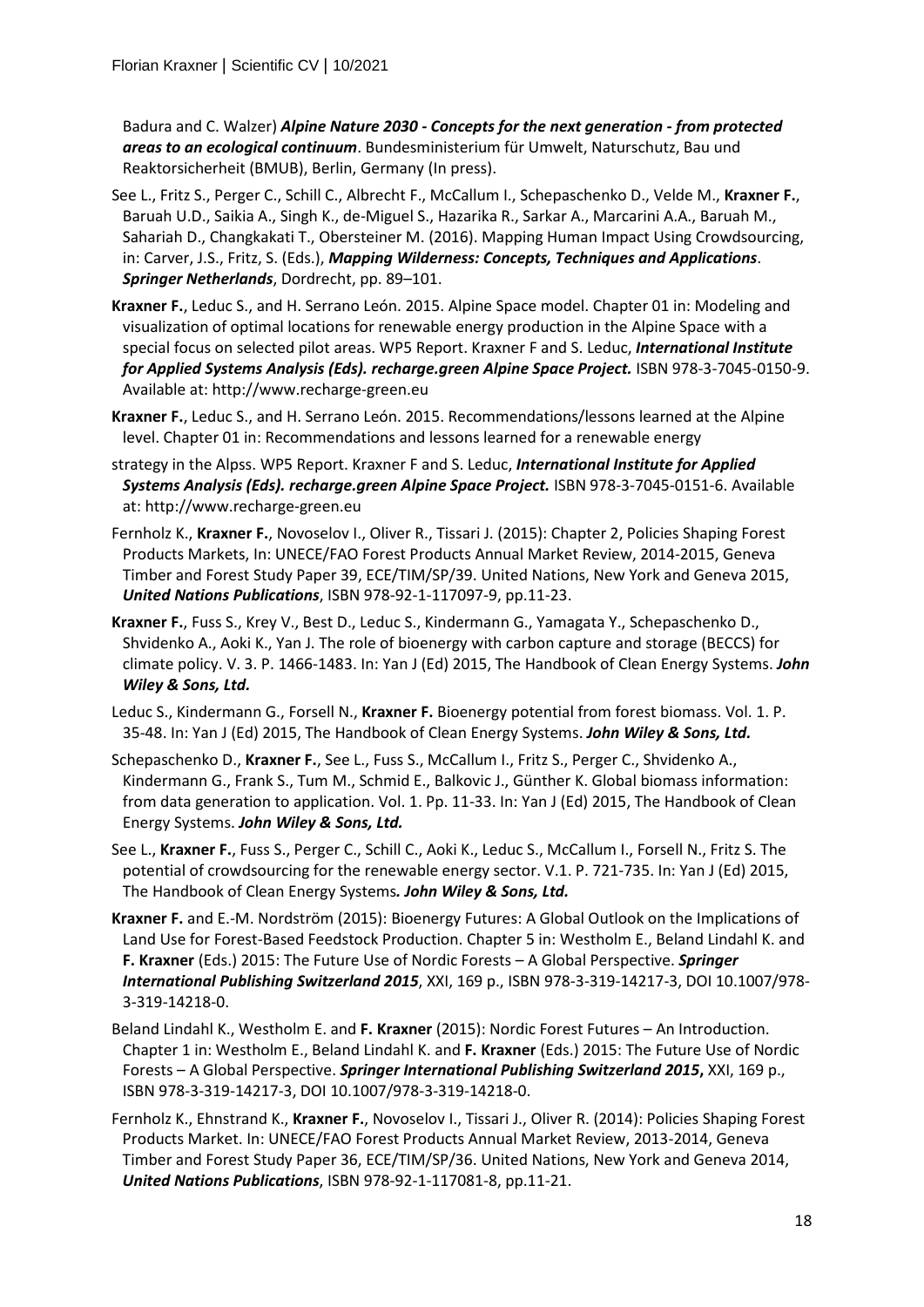- Fritz S, McCallum I, Williams M, **Kraxner F**, Obersteiner M, Global Earth Observation System of Systems (GEOSS). In *Encyclopedia of Remote Sensing*, E.G. Njoku (Ed.), Springer-Verlag, New York, USA (15 March 2014), ISBN:978-0-387-36699-9
- Fernholz K., **Kraxner F.**, Novoselov I., Resch H., Tissari J. (2013): How policies, market-based tools and the green economy influence forest products markets. In: UNECE/FAO Forest Products Annual Market Review, 2012-2013, Geneva Timber and Forest Study Paper 33, ECE/TIM/SP/33. United Nations, New York and Geneva 2013, *United Nations Publications*, ISBN forthcoming, pp.13-22.
- Fernholz K., **Kraxner F.** (2012): Certified Forest Products Markets, 2011-2012. In: UNECE/FAO Forest Products Annual Market Review, 2011-2012, Geneva Timber and Forest Study Paper 30, ECE/TIM/SP/30. United Nations, New York and Geneva 2012, *United Nations Publications*, ISBN 978-92-1-117064-1, pp.107-116.
- Yamagata Y., **Kraxner F.,** Aoki K. (2010): Forest biomass for regional energy supply in Austria. Chapter 5.1 in: Designing Our Future: Perspectives on Bioproduction, Ecosystems and Humanity. Mitsuru Osaki, Ademola Braimoh and Kenichi Nakagami (Eds). *Sustainability Science 4*, ISBN 978- 92-808-1183-4, 425p, April 2010.
- Obersteiner M., Rametsteiner E., **Kraxner F.,** McCallum I., Aoki K., Boettcher H., Fritz S., Gusti M., Havlik P., Kindermann G., Reyers B. (2009): Towards a sound REDD – ensuring globally consistent reference scenarios and safeguarding sustainability co- benefits. In: Deforestation and Climate Change:Reducing Carbon Emissions from Deforestation and Forest Degradation. V. Bosetti and R. Lubowski (Eds). *Fondazione Eni Enrico Mattei (FEEM)*, Italy, 2009, Cheltenham, UK ; Northampton, MA : Edward Elgar, c2010. ISBN: 9781848448247 (hbk.); 1848448244 (hbk.)
- Oliver R., **Kraxner F.** (2009): Concern for climate change and illegal logging creates new challenges for forest certification: Certified forest products markets, 2008-2009. Geneva Timber and Forest Study Paper 24, ECE/TIM/SP/24, *UNECE/FAO Publications*, available at: http://timber.unece.org/fileadmin/DAM/publications/Final\_FPAMR2009.pdf
- Obersteiner M., **Kraxner F.,** et al. (2009): Avoiding REDD Hot Air. The IIASA Proposal revised. In: The Little REDD+ Book, An updated guide to governmental and non-governmental proposals for reducing emissions from deforestation and degradation, *The Global Canopy Program* (GCP, Eds.). Available at: http://www.globalcanopy.org
- Fritz S., McCallum I., Williams M., **Kraxner F.,** Obersteiner M. (2009): Global Earth Observation System of Systems (GEOSS). In: Encyclopedia of Remote Sensing, E. Njoku (ed.), *Springer US*, New York, USA.
- Obersteiner M., **Kraxner F.,** et al. (2008): Avoiding REDD Hot Air. The IIASA Proposal. In: The Little REDD Book, *The Global Canopy Program* (GCP, Eds.). Available at: http://www.elaw.org/system/files/lrb\_en.pdf
- **Kraxner F.,** Mater C. and T. Owari (2008): Green building drives construction market and forest certification: Certified forest products markets, 2007-2008. Geneva Timber and Forest Study Paper 23, ECE/TIM/SP/23, *UNECE/FAO Publications*, available at: www.unece.org/timber/docs/fpama/2008/fpamr2008.htm
- **Kraxner F.,** Mater C. and T. Owari (2007): Biomass for energy and plantations new certification driver: Certified forest products markets, 2006-2007. UNECE/FAO Publications. Geneva Timber and Forest. Study Paper 22, *UNECE/FAO Publications*, available at: www.unece.org/trade/timber/docs/fpama/2007/fpamr2007.htm
- **Kraxner, F.** and Obersteiner, M. (2007). Aspekte einer globalen und nachhaltigen Biokraftstoffproduktion (Aspects of a global and sustainable biofuels production). In: econsense. Forum Nachhaltige Entwicklung der Deutschen Wirtschaft e.V. (Eds.). Klimafaktor Biokraftstoff. Experten zur Nachhaltigkeitszertifizierung. *Schriftenreihe zu Nachhaltigkeit und CSR*. Band 1. (In German Language). Berlin, Germany pp. 19-28, 125p. ISBN: 978-3-9811786-0-9.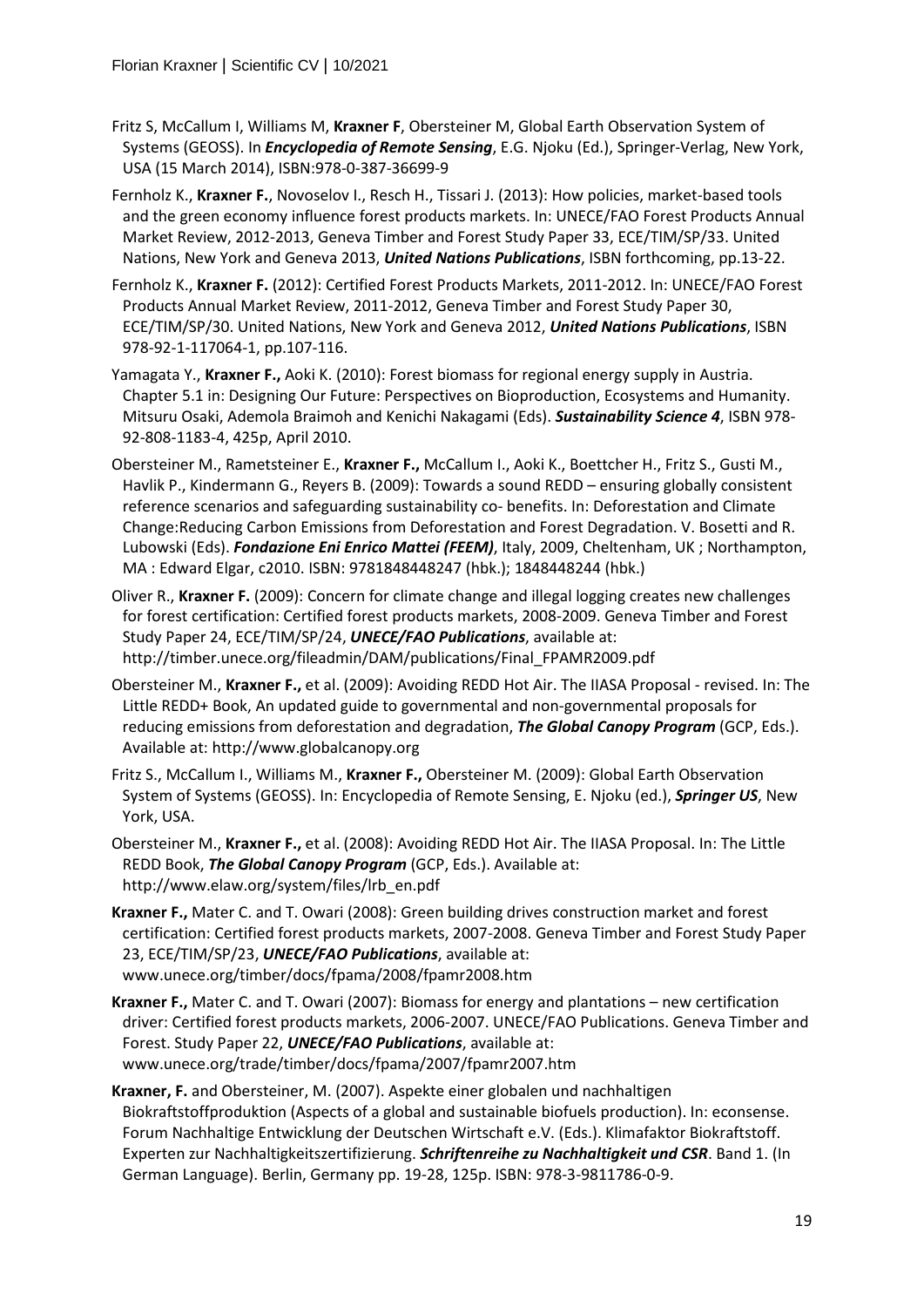- **Kraxner F.,** Hansen E. and T. Owari (2006): Public procurement policies driving certification: Certified forest products markets, 2005-2006. Chapter 10 in: UNECE/FAO Forest Products Annual Market Review. 2005 – 2006. *UNECE/FAO Publications*. Timber Bulletin Volume LVIII (2006), No.3. http://www.unece.org/trade/timber/tc-publ.htm
- **Kraxner F.** and E. Rametsteiner (2005): Western Europe certifies 50%, and North America 30%, of their forests: Certified forest products markets, 2004-2005. Chapter 9 in: UNECE/FAO Forest Products Annual Market Review. 2004 – 2005. *UNECE/FAO Publications*. Timber Bulletin Volume LVIII (2005), No.3., United Nations Publication, ISSN 0259-4323, http://www.unece.org/trade/timber/tc-publ.htm
- **Kraxner F.** and E. Rametsteiner (2004): Public Procurement Policies Boost Demand. Chapter 9 in: UNECE/FAO Forest Products Annual Market Review. 2003 – 2004. *UNECE/FAO Publications*. Timber Bulletin Volume LVII (2004), No.3. http://www.unece.org/trade/timber/tc-publ.htm
- Rametsteiner E. and **F. Kraxner** (2003): Markets for Certified Forest Products. Chapter 9 in: UNECE/FAO Forest Products Annual Markets Analysis. 2002 – 2003. *UNECE/FAO Publications*. Timber Bulletin. Volume LVI (2003), No.3. http://www.unece.org/trade/timber/tc-publ.htm
- Rametsteiner E. and **F. Kraxner** (2002): Markets for Certified Forest Products. Chapter 9 in: UNECE/FAO Forest Products Annual Markets Analysis. 2001 – 2002. *UNECE/FAO Publications*. Timber Bulletin. Volume LV (2002), No.3. http://www.unece.org/trade/timber/tc-publ.htm
- Rametsteiner E. and **F. Kraxner** (2001): Markets for Certified Forest Products. Chapter 9 in: UNECE/FAO Forest Products Annual Markets Analysis. 2000 – 2001. *UNECE/FAO Publications*. Timber Bulletin. Volume LIV (2001), No.3.<http://www.unece.org/trade/timber/tc-publ.htm>

## **Other Publications / Reports / Media**

- Câmara G, Ramos F, Soterroni A, Cartaxo R, Andrade P, Buurman M, Affonso A, Espíndola G, **Kraxner F**, et al. (2016). Using Models to inform Policies that meet multiple Objectives. Assessing the Contribution of Brazil's Forest Code to Biodiversity Conservation. INPE, IPEA, IIASA, UNEP-WCMC
- Mant R, Garcia-Rangel S, Tadoum M, Nchoutpouen C, Tonga P, Makoudjou A, Bokelo Bile D, Ndinga RG, **Kraxner F**, et al. (2016). Using models to inform policies to meet multiple objectives. Sustainable development, climate change mitigation and biodiversity conservation in Central Africa. UNEP-WCMC, IIASA, COMIFAC
- Bruckman VJ, Haruthaithanasan M, **Kraxner F**, Miller R, Darabant A, Choumnit G, Thongmanivong S, Ko Ko Gyi M, et al. (2016). ACMECS Bioenergy 2015. Three Years of Effort Towards a Regional Bioenergy Network. *Commission for Interdisciplinary Ecological Studies (KIOES).* Austrian Academy of Sciences AAS.

## **Selected Keynotes/Invited Lectures and Paper Presentations (2011 – 2019)**

#### **2019**

**Invited chair of Session "Mainstreaming Low Carbon Development Economy into Policy** Planning". Indonesia Pavilion. United Nations (UNFCCC) International Climate Conference (COP 25), 10-13 December 2019, Madrid, Spain.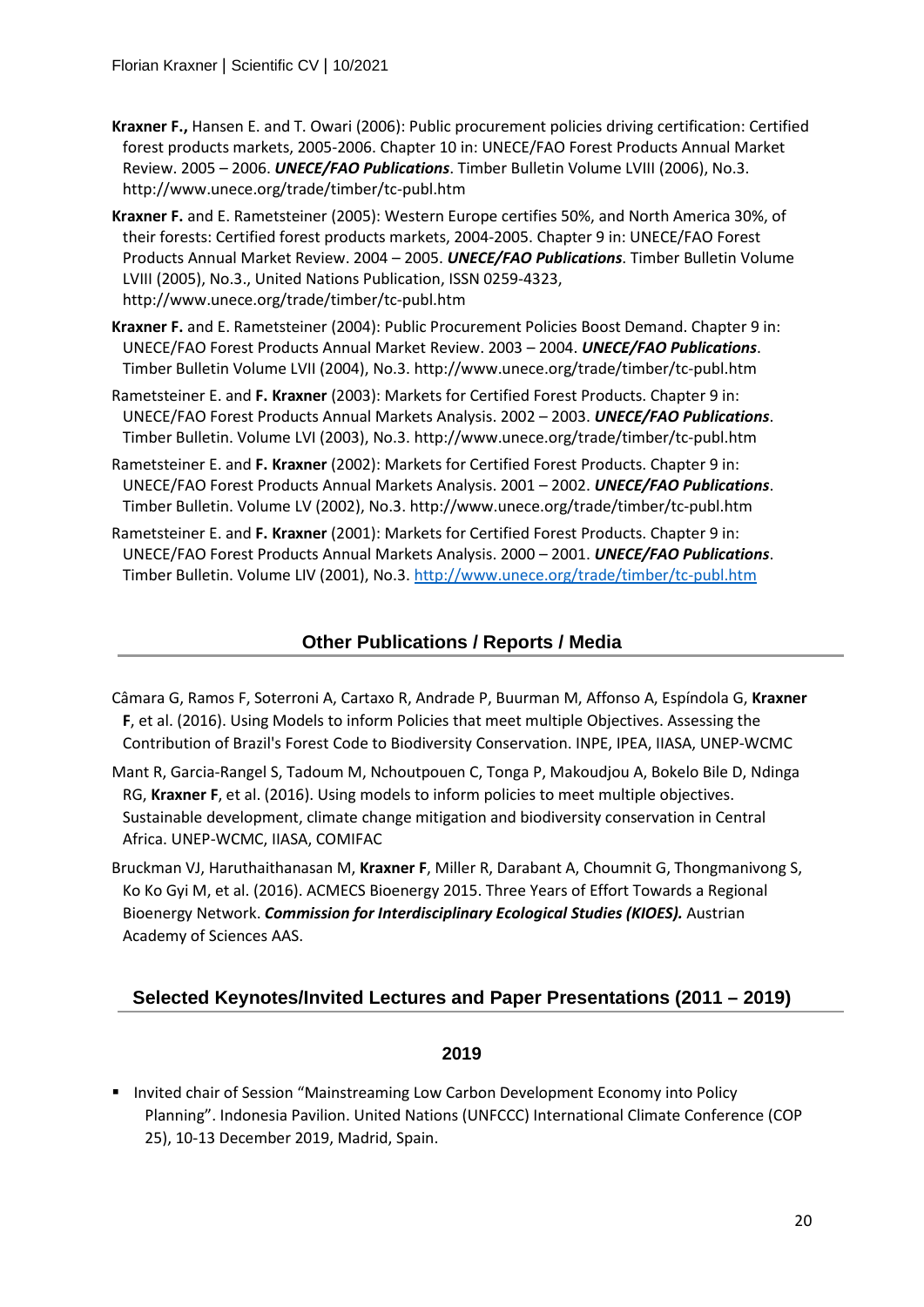- **Invited lecture: Kraxner, 2019: Bioenergy and negative emissions technologies synergies and** tradeoffs. IEA Bioenergy Annual Meeting – Roles of Bioenergy Technologies in Energy System Pathways towards a WB2/SDG World, 25-28 November 2019, Berlin, Germany.
- Invited Keynote: Kraxner et al., 2019: Climate Change and forward-looking scenarios in Central Europe. Mondi Think Tank Meeting - Climate change and sustainable supply of softwood - A future outlook for the 21st century. The Case of Central Europe, 25 November 2019, Vienna, Austria.
- Chair IIASA session of the workshop; lead discussions on MLR/Nexus. WU-KU-IIASA Workshop on Geospatial Assessments of the Water-Food-Energy Nexus, 16-18 November 2019, Vienna Austria.
- Invited keynote: Kraxner et al., 2019: Land-based Negative Emissions The Challenge of Afforestation - Emphasis on the Northern Hemisphere and Mid-Latitude Region. ARC Conference 2019 - Multi-scale Resilience Practices, 11-12 November, Seoul, Korea.
- Invited lecture: Kraxner et al., 2019: The importance of boreal forest research addressed by the IBFRA Insight Process. Forêt2019 - joint Session of the ECE Committee on Forests and the Forest Industry and the FAO European Forestry Commission, 4-7 November 2019, Geneva, Switzerland.
- **Session Chair and Organizer: Kraxner et al., 2019: RESTORE+ Advances in Global Restoration, 4** RESTORE+, IUFRO World Congress 30 September – 5 October 2019, Curitiba, Brazil.
- Invited lecture: Kraxner et al., 2019: Negative Emissions the Challenge of increasing the Carbon Sink through Afforestation, Reforestation and Restoration on the Northern Hemisphere – Case Study Eurasia. All-Russia Science Conference with International Participation, devoted to the 75 year anniversary of the V.N. Sukachev Institute of Forests, Siberian Branch of the Russian Academy of Sciences - Forest Ecosystems of the Boreal Zone: Biodiversity, Bioeconomy, Ecological Risks, (Co-Host the Conference and Chair of special IIASA-IBFRA sessions), 26-31 August 2019, Krasnoyarsk, Russia.
- Invited lecture: Kraxner et al., 2019: Bioenergy and Restoration RESTORE+ Approach in Africa and South East Asia. 27th European Biomass Conference & Exhibition, Side Event: 2nd Dialogue on contribution of a sustainable wood energy production approach to Forest Landscape Restoration (FLR) in Sub-Saharan Africa (SSA): Focus on Africa - EU collaboration, 28 May 2019, Lisbon, Portugal.
- **Invited lecture: Kraxner et al., 2019: Land based NET options. First Global Net Meeting, 22-24** May, Edinburgh, United Kingdom.
- Invited lecture: Kraxner 2019: The IBFRA Insight Process and IIASA's contribution, UNECE/FAO Forest Communicators Network – Annual Meeting, 20-22 May, Stockholm, Sweden.
- Kraxner et al., 2019: Participatory and evidence-based land use policy making Insights from the RESTORE+ approach. Global Land Programme - 4th Open Science Meeting 2019 (GLP-OSM), 24- 26 April 2019, Bern, Switzerland.
- Invited keynote: Kraxner et al., 2019: The importance of boreal forest research addressed by the IBFRA Insight Process. Economic Commission for Europe Food and Agriculture Organization Committee on Forests and the Forest Industry European Forestry Commission - Joint ECE/FAO Working Party on Forest Statistics, Economics and Management, Forty-first session, 27-29 March 2019, Geneva, Switzerland.
- Invited keynote: Kraxner 2019: IIASA, IBFRA and Cool Forests. IEA Bioenergy Joint kickoff meeting of Tasks 40, 43, 44 and 45, 27 February - 01 March 2019, Stockholm, Sweden.
- **Invited lecture: Kraxner 2019: IBFRA from the Cool Forest Conference to the IBFRA Insight** Process. Swedish Forest Day 2019 - Skogens Dag 2019, 23 January 2019, Stockholm, Sweden.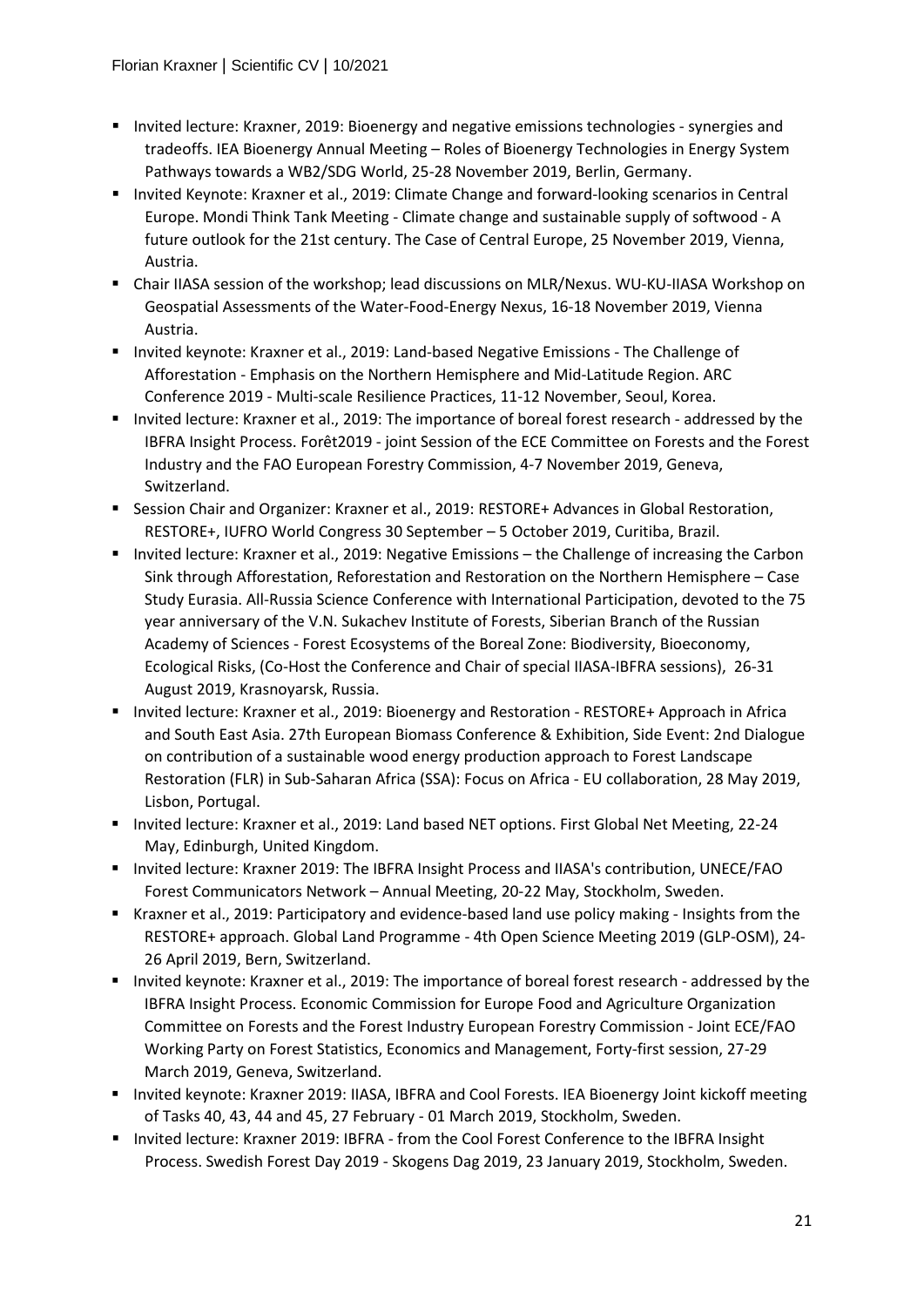- Invited lecture: Kraxner et al., 2018: Tropical Restoration Cutting Edge Methodologies and R+ Status-Quo. Indonesia Pavilion Side Event: Innovations on Citizen Participation to Support Forest, Landscape and Peatland Restoration. Sub-event. United Nations (UNFCCC) International Climate Conference (COP 24), 3-14 December 2018, Katovice, Poland.
- **Keynote: Kraxner et al., 2018: Sustainable Biomass Supply in the Mid-Latitude Region. Asian** Resilience Center Conference 2018 - Resilience and New Leadership in the World, 27-28 November, Seoul, Korea.
- Invited lectures: 1) Kraxner et al., 2018: Cool Forests at Risk. 2) Schepaschenko and Kraxner et al., 2018: Afforestation of abandoned agricultural land as a climate mitigation and adaptation option. IBFRA science-policy workshop in conjunction with the June 2018 Boreal Ministerial Summit 24-26 June 2018, Haparanda, Sweden.
- **Invited lecture: Kraxner et al., (2018): Locating Sustainable BECCS. CCS Forum 2018, 4-8 June** 2018, Cetraro, Calabria, Italy.
- **Invited talk: Schepaschenko and Kraxner et al., 2018: Afforestation and Restoration for Negative** Emissions. Environmental Defense Fund (EDF) Forestry Carbon Workshop, 30-31 May 2018, New York, USA.
- Invited lecture: Kraxner et al., 2018: Sustainability Constrains on Biomass Resources Significantly Limit BECCS Negative Emissions Potential. International Conference on CO2 Emissions, 22-24 May 2018, Gothenburg, Sweden.
- Invited panel participation: Bio-CCS capture and storage of biogenic CO2. Long-term storage safety and needed retention time. Resources/conflicts and synergies/sustainability. Public perception. Financing. Moderators: Stuart Haszeldine and Filip Johnsson, Panelists: Sally Benson, Jasmin Kemper, Florian Kraxner, Anders Lyngfelt, Mike Monea, Kristin Myskja, Jennifer Wilcox. May 22, 2018, Gothenburg, Sweden.
- Key note: Kraxner et al., 2018: A Combined Restoration and Certification Strategy for Sustainable Bioenergy. Biomass and Bioenergy Conference – BBC BRAZIL 2018, 10-13 April, Sorocaba, Sao Paulo, Brazil.

- **Invited lecture: Kraxner et al. 2017: Negative Emissions in South East Asia: Renewable energy** optimization with BECCS for Indonesia. CO2 Summit III Conference, 22-26 May 2017, Cetraro, Italy.
- Invited lecture: Kraxner et al. 2017: R+: Mapping certified forests for SFM -a global online tool. UNECE/FAO Forest Communicators' Network - Annual Meeting, 29 May-2 June 2017, Malaga, Spain.
- Panel Participation: Kraxner et al. 2017: RESTORE+. IIASA-IUCN Side Event on R+ at UNFCCC SBSTA Bonn (Global Climate Negotiations): Contribution of Forest landscape Restoration to NDCs. 17 May 2017, Bonn, Germany.
- **Invited Lecture: Florian Kraxner et al. 2017: Lessons learned from tropical, mid-latitude (and 4)** boreal?) zones. Network for Enhanced Ecosystem Services (NEES) - 1st Workshop. 26-28 June 2017, Berlin, Germany.
- Invited lecture: Kraxner et al. 2017: Sustainable forest management in the Mid-Latitude Region a visualization case study based on forest certification mapping. International Conference on Forests Of Eastern Europe In A Changing World, 28-29 September 2017, National University of Life and Environmental Sciences of Ukraine (NULESU), Ukraine.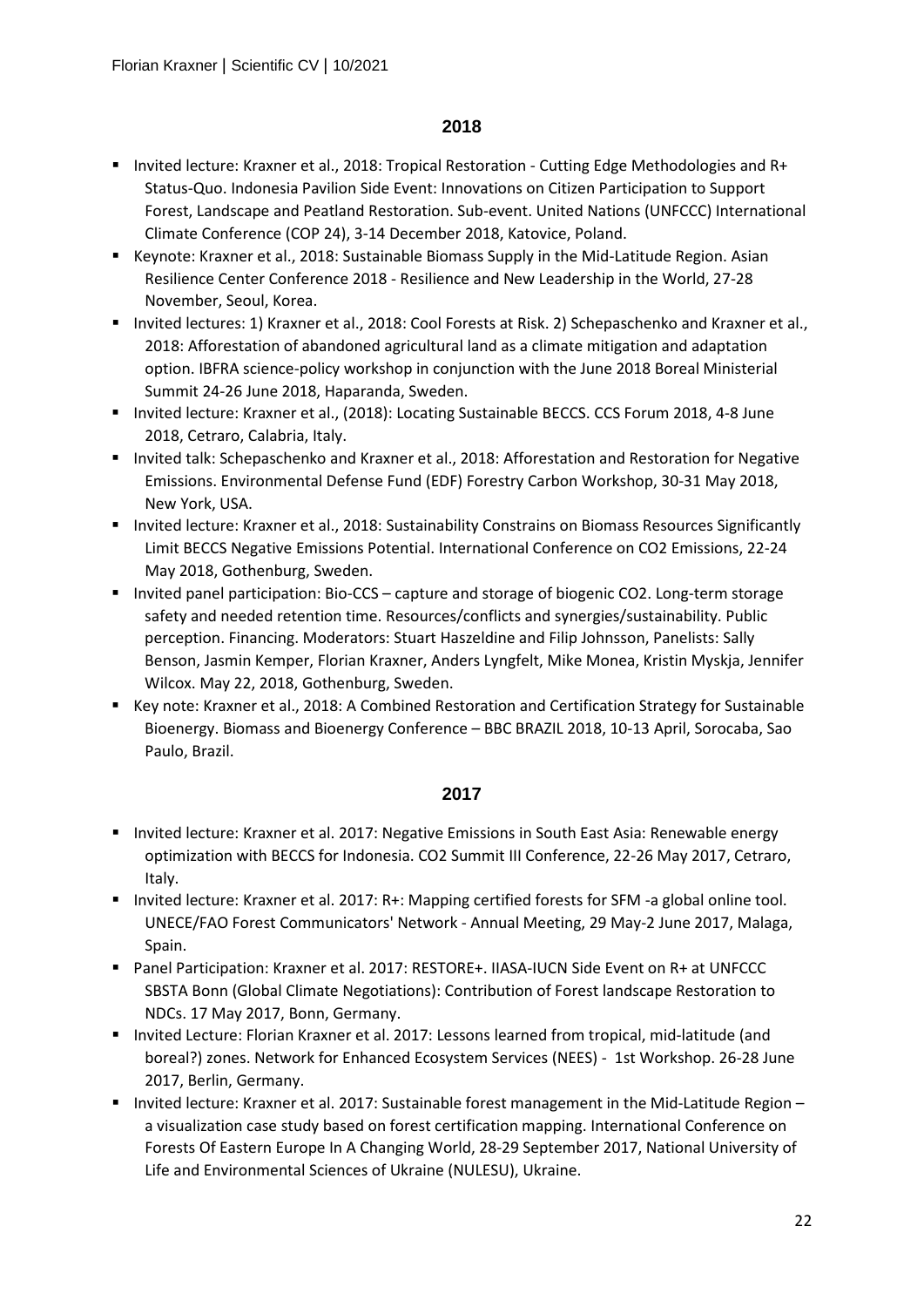- **Invited lecture: Kraxner et al. 2017: Renewable Energy Systems and the Environment.** International Clean Energy Talent (iCET) Program, 16-17 October 2017, School of Business, Society and Engineering, Mälardalens University, Sweden.
- Invited lecture: Kraxner et al. 2017: Sustainability and the Mid-Latitude. Sustainability and the Mid-Latitude. Korea University Sice Event at Korea Pavilion 13 November, Bonn Zone, COP23. Bonn, Germany.
- Invited lecture: Kraxner et al. 2017: Sustainable biomass and tropical restoration. ESP9 Ecosystem Services Partnership - 9th Conference. 11-15 December 2017, Shenzhen, China. Invited lecuture: Kraxner et al. 2017: Landscape Restoration in Indonesia and Brazil. Global Landscapes Forum, 19-20 December 2017, Bonn, Germany.

- Kraxner et al. (2016): From global biomass to the tropics. Invited lecture held at the "Bali Clean Energy Forum" (BCEF), 10-12 February 2016, Bali, Indonesia.
- Kraxner et al. (2016): IIASA and KU's EU-project approach for an international mid-latitude R&D network. Invited key note held at the 3rd OJERI Symposium. Invited keynote held at the "Systems Analysis Approach to Climate Change Adaptation and Mitigation for Mid-Latitude Ecotone in connection with EU-Horizon 2020 Strategies" symposium hosted by OJEONG Eco-Resilience Institute, 16-17 March 2016, Seoul, Korea.
- Kraxner et al. (2016): Sustainable forest-based bioenergy in Eurasia. Invited lecture held at the "International Energy Workshop 2016" (IEW), 01-03 June, Cork, Ireland.
- Kraxner et al. (2016): Background Theme for International Day of Forest 2017. Invited key note held at the "UN-FAO-ECE Forest Communicators Network Meeting 2017" (FCN), 29 August - 01 September 2016, Portland, Oregon, USA.
- Kraxner et al. (2016): Modeling Sustainable Bioenergy Potentials for Eurasia. Invited lecture held at the Workshop 'Forest of Northern Eurasia and Global Change', 10 August 2016, Krasnoyarsk, Russia.
- Kraxner et al. (2016): The energy land nexus in Indonesia how to balance renewable energy and ecosystems services protection. Invited lecture at the "Global Landscape Program - Open Science Meeting 2016" (GLP-OSM), 24- 27 October 2016, Beijing, China.
- Kraxner et al. (2016): Negative Emissions and the Mid-latitude Ecotone. Invited lecture provided at the "4th OJERI Symposium on Mid-Latitude Ecotone", 24-25 November 2016, Seoul, Republic of Korea.
- Kraxner et al. (2016): IIASA, the Food-Energ-Water Nexus and the Mid-Lat Ecotone. Key note presented at the "UN-OSD Expert Group Meeting on Achieving the Sustainable Development Goals with Water-Food-Ecosystem Resilience in the Mid-Latitude Region" (MLR), 28 – 29 November 2016 Seoul, Republic of Korea.

- Florian Kraxner (2015): Future trend of bioenergy and its standardization in Asia and Europe. Invited keynote held at 3rd ACMECS Bioenergy Workshop (Ayeyawady-chao Phraya-Mekong Economic Cooperation Strategy between the following countries: Bioenergy Workshop - Cambodia, Laos, Myanmar, Thailand, and Vietnam). Future Development of ACMECS Bioenergy: Regional Plan and Standardization. 8-11 December, Ubon Ratchathani, Thailand.
- Florian Kraxner (2015): From Classic BECCS to Modern Negative Emissions. European Carbon Negative Conference, BELLONA, 9 November 2015, Brussels, Belgium.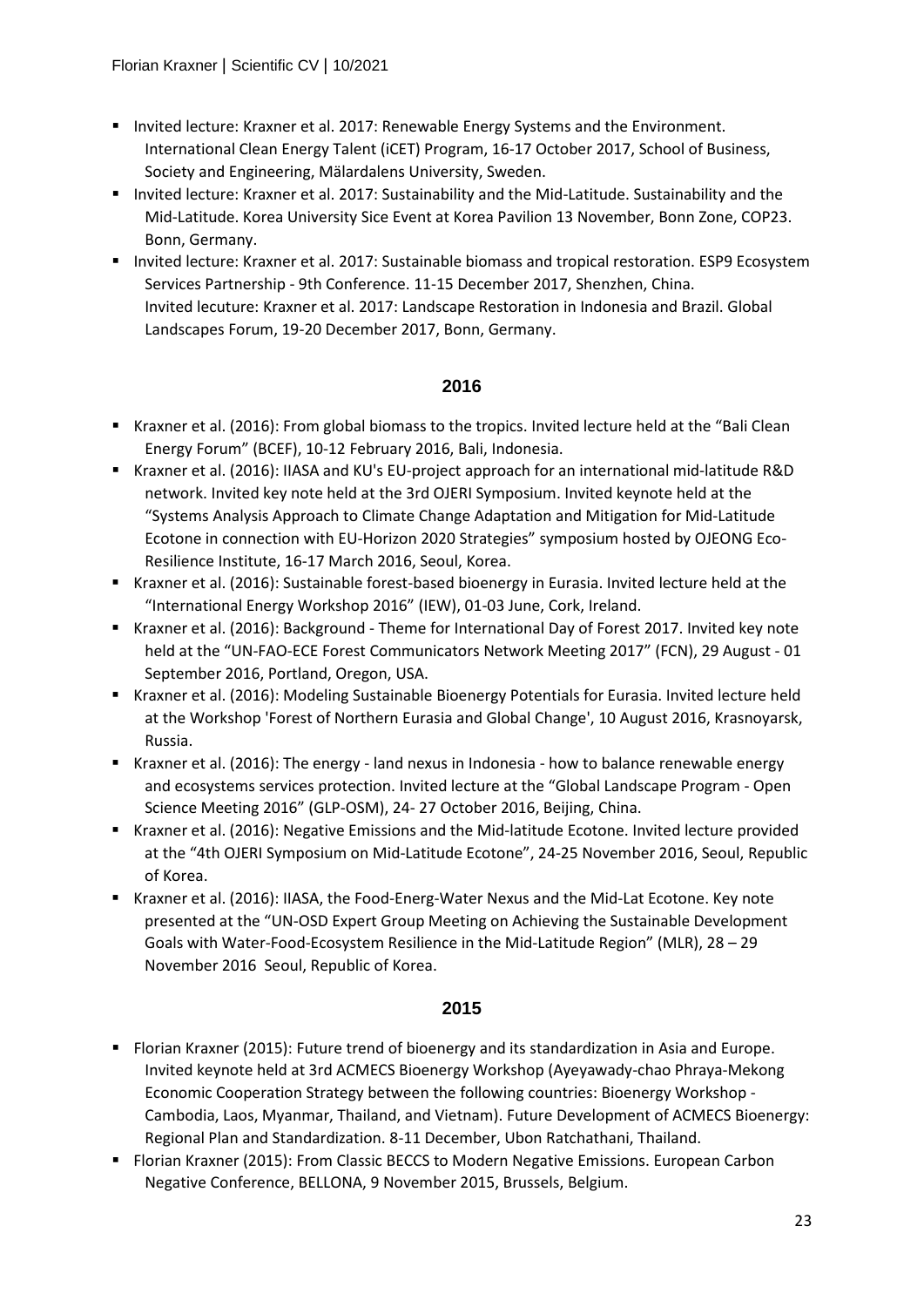- Florian Kraxner (2015): The Global View Aspects of an Integrated Approach. Presentation held at the IIASA side event: No North without South - No South without North. IIASA Side Event, 10 September 2015, 12:45-14:15, HALL 4D, XIV World Forest Congress, Forests and People: Investing in a Sustainable Future, 7-11 September 2015, Durban South Africa
- Florian Kraxner, Sylvain Leduc, Sabine Fuss, Ping Yowargana, Dmitry Schepaschenko, Georg Kindermann, Stephan Pietsch, Jens Hetland (2015): Driving clean energy access and green economy with the help of forest-based bioenergy with CCS (BECCS): A case study on Indonesia. WFC2015 Sub-Theme 4, Dialogue 4. Innovation in energy, financial markets and investments in forest and land, XIV World Forest Congress, Forests and People: Investing in a Sustainable Future, 7-11 September 2015, Durban South Africa.
- Florian Kraxner, Karin Beland Lindahl, Erik Westholm (2015): The Future Use of Nordic Forests A Global Perspective. Invited book-launch lecture at a Mini Session, Future Forests Booth, 9 September 2015, XIV World Forest Congress, Forests and People: Investing in a Sustainable Future, 7-11 September 2015, Durban South Africa.
- Florian Kraxner (2015): How will Megatrends Influence Forests? Invited lecture provided at the Future Forest Side Event, 8. September 2015, XIV World Forest Congress, Forests and People: Investing in a Sustainable Future, 7-11 September 2015, Durban South Africa.
- Florian Kraxner (2015): From Global Biomass Issues to the Japanese situation. Invited lecture held on 2nd September 2015 at the Global Carbon Project (GCP) – Tsukuba Office, MaGNET - Workshop on Negative Emissions: Bridging Societal and Mitigation Needs. 2 - 5 September 2015, Sapporo, Hokkaido, Japan.
- Florian Kraxner (2015): From Global to Local Planning of BECCS. Invited lecture held on 3rd September 2015 at the Global Carbon Project (GCP) – Tsukuba Office, MaGNET - Workshop on Negative Emissions: Bridging Societal and Mitigation Needs. 2 - 5 September 2015, Sapporo, Hokkaido, Japan.
- Florian Kraxner (2015): Reconciliation of top -down versus bottom-up modeling in the renewable energy sector. Invited keynote held at the 2nd Asian Energy Modeling Workshop on Climate Change and Sustainability, Energy Studies Institute, National University of Singapore, 23-24 July, Singapore
- Florian Kraxner, Sylvain Leduc, Ping Yowargana, Dmitry Schchepaschchenko, Sabine Fuss, Petr Havlik , Aline Mosnier (2015): Negative emissions - interactions with other mitigation options: a bottom-up methodology for Indonesia. Poster presentation in the frame work of the 9 July 2015 Session "Negative emissions for climate change stabilization & the role of CO2 geological storage", hosted by MCC, CO2-GeoNet, IIASA, and GCP. Our Common Future under Climate Change – Conference, 7-10 July 2015, Paris, France.
- Florian Kraxner (2015): Modeling Bioenergy with Carbon Capture and Storage A Scenario Assessment for Indonesia. Presentation held at the 8th Trondheim Conference on CO2 Capture, Transport and Storage (TCCS-8). 16-18 June, Trondheim, Norway.
- Florian Kraxner (2015): What's the scenario? Towards renewable and sustainable energy production in the Alps: spatially explicit modelling of production and protection. Keynote held at the recharge.green side event at the reenweek2015, 5 June 2015, Representation of the European Region Tyrol-South Tyrol-Trentino, Brussels, Belgium.
- Kraxner et al. (2015): Optimizing renewable energy systems in the Alpine space balancing production and protection. Invited talk provided at the International Final Conference of the recharge.green Project, 20-21 May 2015, Sonthofen, Germany.
- Florian Kraxner (2015): Forest management certification application of a new tool for certification mapping to the boreal forest. Paper presented at the 17th International Boreal Forest Research Association (IBFRA) Conference 2015. 25-29 May 2015, Rovaniemi, Finland.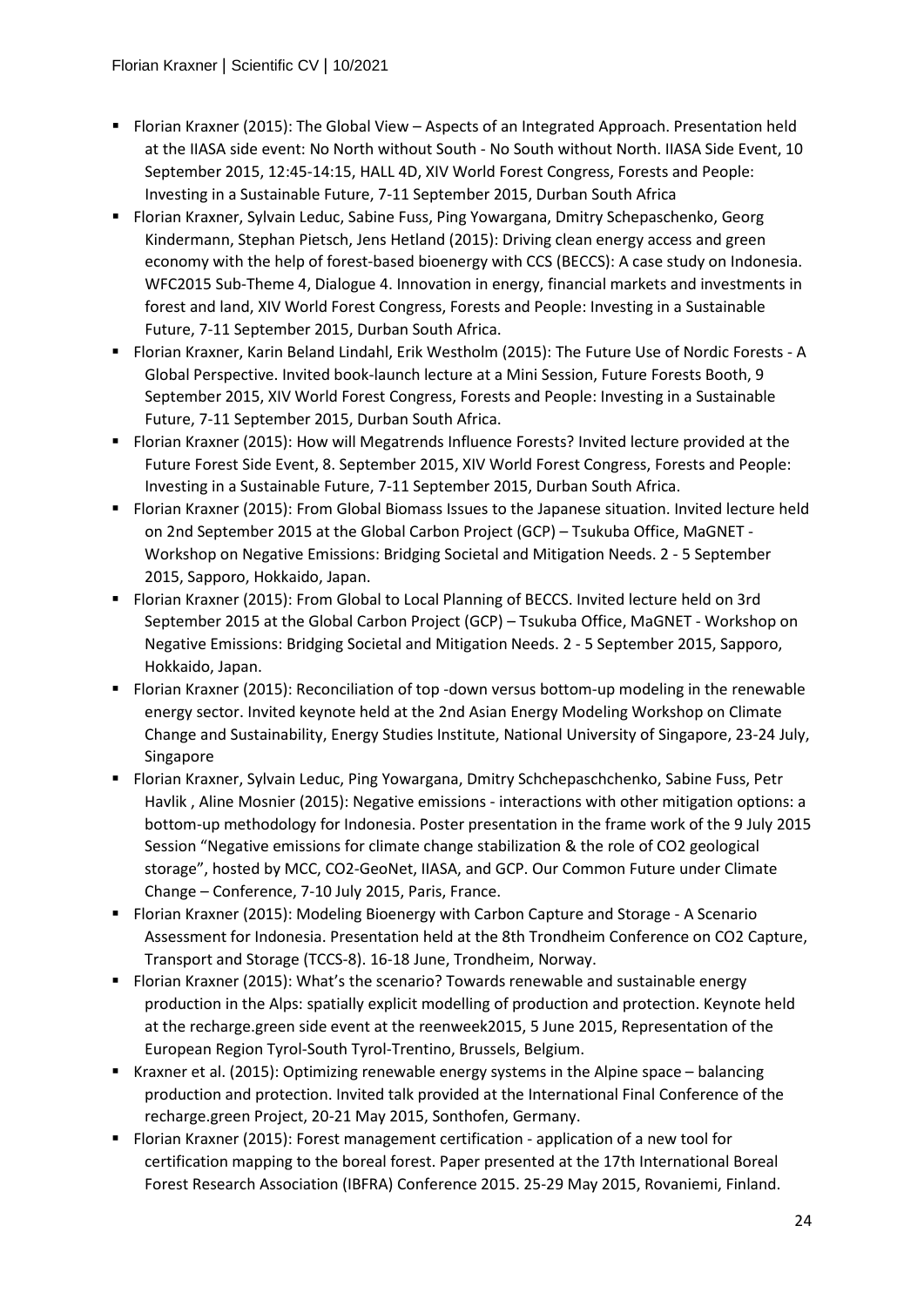- Florian Kraxner, Karin Beland Lindahl, Erik Westholm (2015): The Future Use of Nordic Forests A Global Perspective. Invited book-launch at the 17th International Boreal Forest Research Association (IBFRA) Conference 2015. 25-29 May 2015, Rovaniemi, Finland.
- Florian Kraxner (2015): The International Institute for Applied Systems Analysis (IIASA) and the Bioeconomy. Invited lecture at the FAO-UNECE Forest Communicators Network & the IUFRO Communications and Public Relations Working Party "Communicating the vital role of forests in the bioeconomy", 21-23 May, Barcelona, Spain.
- Florian Kraxner (2015): IIASA's possible role in 'Mid-Latitude R/D Network'. Invited lecture at 1st OJERI Symposium entitled "Resilience Thinking in a Changing World", hosted by Ojeong Eco-Resilience Institute. 7-8 May 2015, Seoul, Korea.
- Florian Kraxner, Ping Yowargana, Aline Mosnier (2015): Land use Modeling under IIASA's Tropical Futures Initiative (TFI). Tropical Futures Initiative stakeholder workshops in Jambi and East Kalimantan, 7-14 April 2015, Jambi, Indonesia.
- Florian Kraxner (2015): Policy Support Modeling National consistent global land use modeling at IIASA-ESM. Invited lecture at the COST Workshop - forestry modeling for integrated policy. 9-11 March. Cascais, Portugal.
- Florian Kraxner, Kentaro Aoki, Georg Kindermann, Y. Yamagata (2015): Balancing renewable energies and ecosystem services at different scales in the European Alps – possible lessons to learned for Japan. Invited lecture at the Global Carbon Project (GCP) – Tsukuba Office Workshop "Bridging between Urban and Regional Ecosystems while considering Negative Emissions"at the Toyota High-level Symposium on Sustainable Cities, 15-16 January 2015, Toyota City, Aichi, Japan.

- Kraxner et al. (2014): IIASA's ESM and its multi-scale ecosystem services research. International Seminar for Celebrating MOU between IIASA and KU. Building bridges through Policy and Science of Climate Change Adaptation and ecosystem Services. 27. Oct. 2014, Korea University, Seoul, Korea.
- Kraxner F., Fuss S., Leduc S., Kindermann G., Schepaschenko D., Shvidenko A., Yamagata Y., Yowargana P., Wicaksono A., Aoki K., Best D., Heidug W. et al. (2014): Managing impacts of scale and sustainability in a BECCS context. Session D: Bio-energy With Carbon Capture and Storage (BECCS). The 4th International Conference on Biomass Energy Technologies—8th World Bioenergy Symposium (ICBT-WBS 2014), October, 17-19 2014, Changsha, China.
- Florian Kraxner, Dmitry Schepaschenko, Sabine Fuss, Kentaro Aoki, Sylvain Leduc, Georg Kindermann, Anatoly Shvidenko (2014): Global Forest Management Certification – Future Development Potentials. Presentation held under the topic "Forests and Forest Production for a Greener Future", in the session "Contributions of Business and Marketing to a Greener Future". The 2014 International Union of Forestry Research Organizations (IUFRO) World Congress, 5-11 October 2014, Salt Lake City, Utah, USA.
- Florian Kraxner, Sabine Fuss, Kentaro Aoki, Sylvain Leduc, Georg Kindermann (2014): Principles Of BECCS - Regional And National Case Studies – Assessing The Potentials. Presentation held under the topic "Forest Biomass and Energy", in the session "Global and regional deployment of Biomass & CCS (BECCS): Reconciling top-down and bottom-up approaches and REDD+BECCS Nexus", organized by IIASA. The 2014 International Union of Forestry Research Organizations (IUFRO) World Congress, 5-11 October 2014, Salt Lake City, Utah, USA.
- Florian Kraxner, Michael Obersteiner (2014): Forests and the 3 Rio Conventions Making the connections. Presentation held on 7 October 2014 at Session A-27B (26(B): International to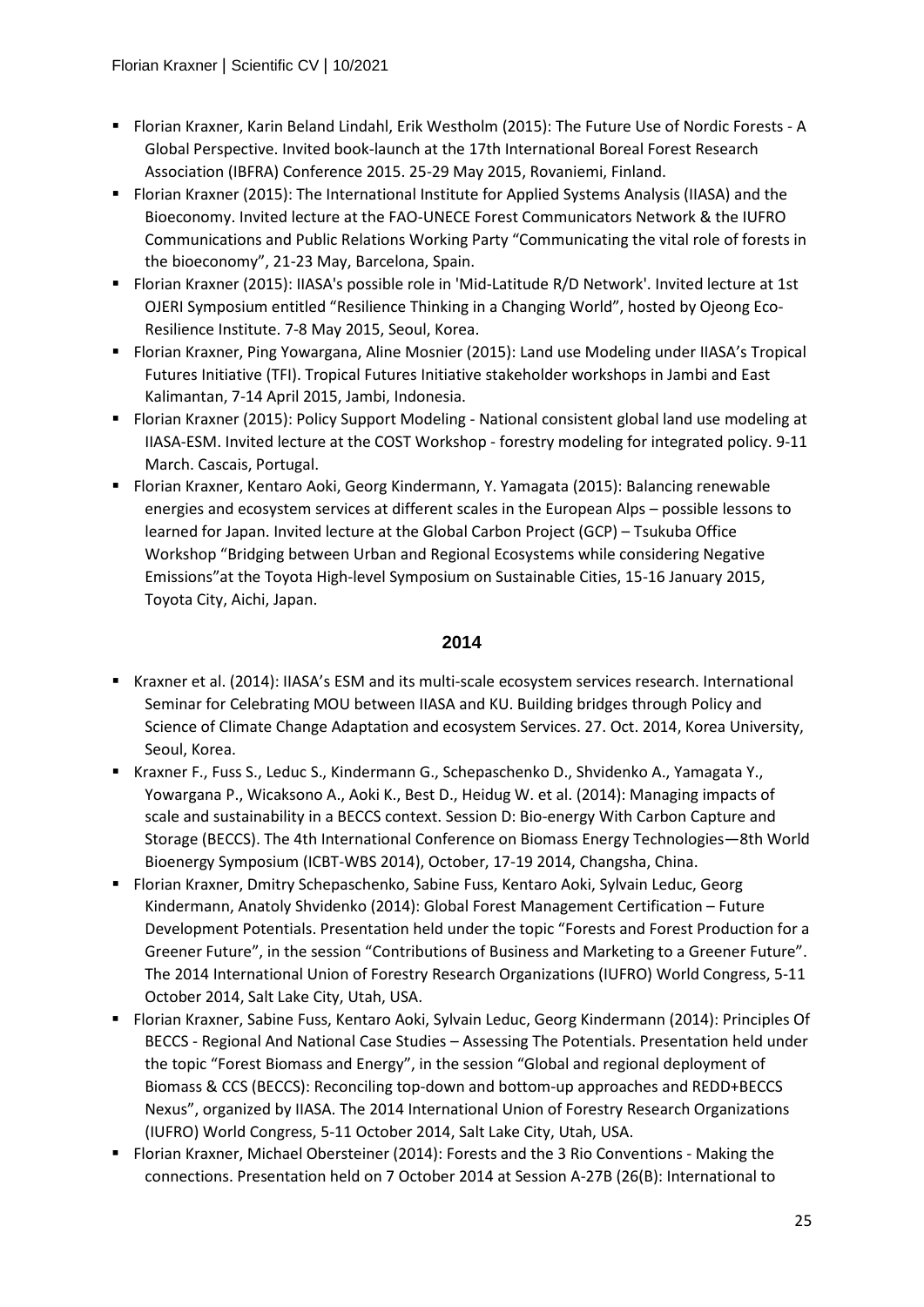Local Forest Governance: Taking Stock of Theories, Methodologies and Findings. The 2014 International Union of Forestry Research Organizations (IUFRO) World Congress, 5-11 October 2014, Salt Lake City, Utah, USA.

- Kraxner F., Schepaschenko D., Fuss S., Lunnan A., Kindermann G., Aoki K., Shvidenko A. (2014): Where is our Certified Forest? Application of a New Tool for Certification Mapping to the Boreal Forest. All-Russian Scientific Conference on "Forest Biogeocenoses of the Boreal Zone: Geography, Structure, Functions and Dynamics", 16-19 September 2014, Krasnoyarsk, Russia.
- Kraxner et al. (2014): Future agriculture and land use an overview of global ecological, social and economic drivers and trends. Challenges and opportunities for Sweden? Future Agriculture: Interdisciplinary research in practice - exploring future agriculture and land use. 15 September 2014, Linköping, Sweden.
- Kraxner et al. (2014): IIASA's Tropical Flagship Initiative. The ninth ASEAN Science and Technology Week (ASTW 2014). 18-27 August 2014, Bogor, West Java, Indonesia.
- Kraxner F., Fuss S., Leduc S., Kindermann G., Kwang I.T., Aoki K., Yamagata Y., et al. (2014): Negative Emissions – BECCS – Case Studies from Europe, Indonesia, Japan and South Korea. EU-Korea Conference on Science and Technology EKC2014, 22-25 July 2014, Vienna, Austria.
- Kraxner F., Fuss S., Leduc S., Kindermann G., Yamagata Y. (2014): From Sustainable Bioenergy to Negative Emissions – BECCS. International Workshop on Sustainable Energy. The Applied Energy Innovation Institute and the University of Nottingham China. 5 June 2014, International Conference Center, Ningbo, China.
- Florian Kraxner, Sylvain Leduc, Sabine Fuss (2014): Bioenergy Production and Ecosystem Services Conservation in the Alps. 33rd International Energy Workshop (IEW), 4-6 June 2014, Beijing, China
- Florian Kraxner, Kentaro Aoki, Sylvain Leduc, Yoshiki Yamagata (2014): Energy resilient solutions for Japan – a BECCS case study. International Conference on Applied Energy (ICAE2014). National Taiwan University of Science and Technology (NTUST), 30 May - 2 June 2014, Taipei City, Taiwan
- Florian Kraxner (2014): The IIASA Integrated Modeling Cluster Global and Regional Applications. 13. GCP SSC Meeting. 27-29 May 2014, Soul, Korea. Kraxner F. et al. (2014): The International Institute for Applied Systems Analysis (IIASA) in the Context of Integrated Modeling of Ecosystems and Land Use Change. Future Forests Project, Researcher Meeting. 13-15 January 2014, Uppsala, Sweden.

- Invited key note lecture: Kraxner et al. (2013): Globally consistent land use analysis at national and regional level - The IIASA Model Cluster and Case Study Examples. FORSYS 2013, Decision support systems for Sustainable Forest Management, 24-26 April, Umeå, Sweden.
- Invited key note lecture: Kraxner et al. (2013): CO2 capture and storage from bioenergy plants possibilities for efficient CO2 reduction. Reconciling top-down and bottom-up: Regional and national BECCS case studies. Nordic-Baltic Bioenergy Conference, Energy for the Future. 21-22 May, Oslo, Norway.
- Invited lecture: Kraxner et al. (2013): The REDD+BECCS connection, assessing global potentials and sustainability. IEA-IIASA-USP workshop on Bioenergy and CCS (BECCS): Options for Brazil. 12-14 June 2013, Sao Paulo, Brazil.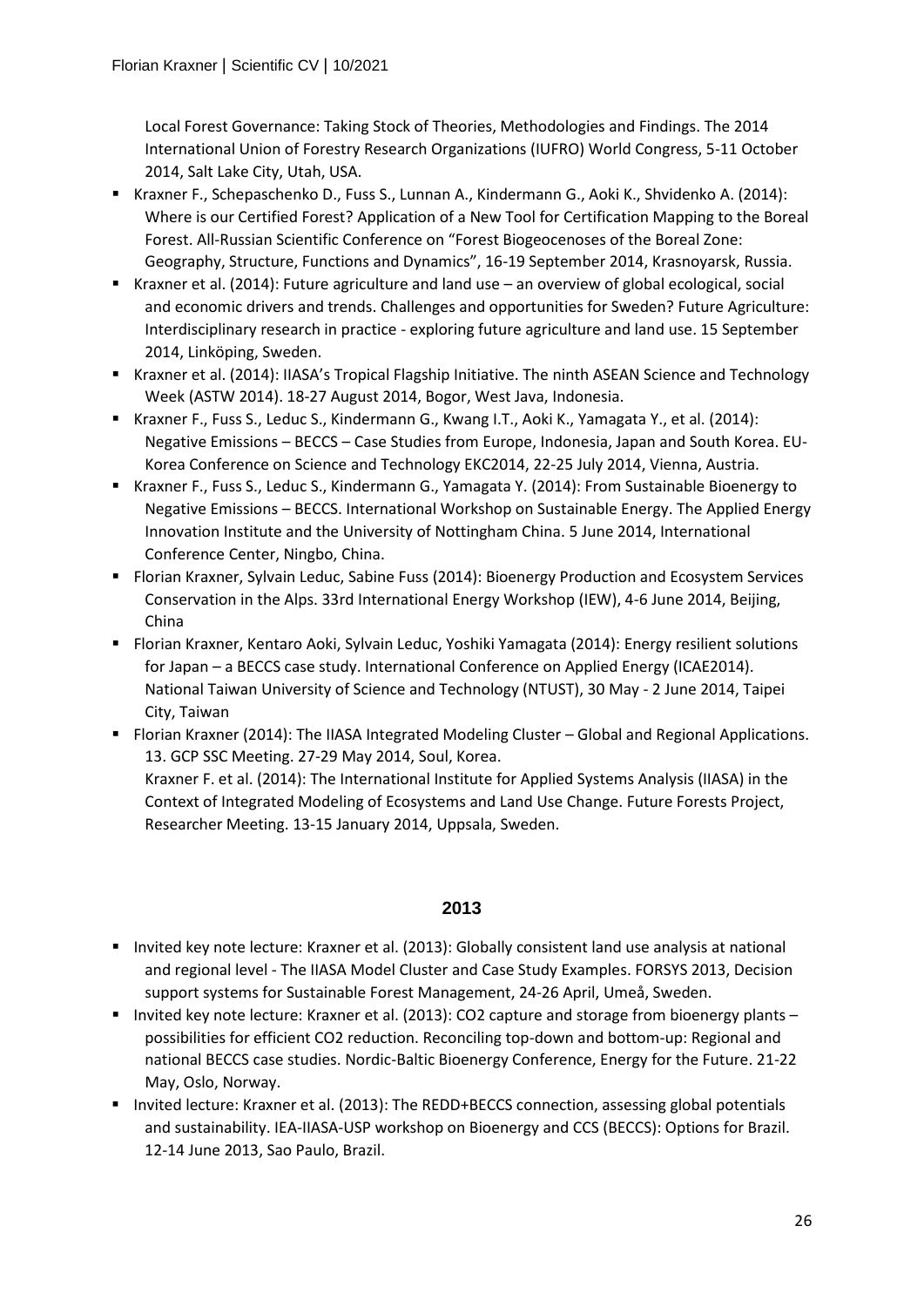- Invited key not lecture: Kraxner et al. (2013): Global and regional deployment of Biomass & CCS -BECCS. Applied Energy Expert Forum. 11-13 July, Guizhou and Chongqing, China.
- **Invited key note lecture: Kraxner et al. (2013): A geographically explicit analysis of BECCS** potential in Indonesia. The 2nd Workshop on Bioenergy, CCS and BECCS "Enhancing Carbon Emission Reduction through Bioenergy and Carbon Capture & Storage". 24 August 2013, Jakarta, Indonesia.
- **Invited lecture: Kraxner et al. (2013): Achieving zero net deforestation and concurring goals in** bioenergy and biodiversity conservation. MCC Forestry Workshop. Reconceiving Forest Governance: The Example of the German Forest. 21 October 2013, Berlin, Germany.
- Invited lecture: Kraxner et al. (2013): Multiple objectives and interaction with other (land-based) emission reduction options. GCP-IIASA-MCC-NIES workshop on "Sustainable Negative Emissions: A Climate Risk Management Option?". 6-7 December 2013, Tokyo, Japan.

- **Providing 2 invited presentations at the Joint FAO/UNECE Working Party on Forest Statistics,** Economics and Management, Thirty-fourth session 26-30 March (Forestry and Timber Section, Palais des Nations, Geneva, Switzerland), representing the UNECE Forest Communicators Network Team of Specialists (FCN-ToS). 1) Results of the self-evaluation of UNECE/FA FCN-ToS; 2) FCN activities in 2011 and plans for 2012
- **Providing 2 invited presentations at the official Kick-Off Meeting for the China/ESM Collaboration** Project on "Grey Water Footprint and Water Scarcity Assessment", School of Nature Conservation, Beijing Forestry University (China). 1) Overview on IIASA and its collaboration with China/NSFC; 2) IIASA's GLOBIOM Model in the water context.
- Invited presentation at the UNECE/FAO "Stream Lining Forest Based Reporting Workshop" on REDD Baselines - country level information based on the ESM Integrated Modeling Cluster/REDD-PAC; August 2012, Jacksonville, Florida, USA.
- Co-Organization and presentation of an invited paper at the IEA-IIASA Workshop on Biomass and Carbon Capture and Storage (BECCS) in Indonesia, hosted by the Indonesian government (MEMR, UKP4), the IIASA NMO of Indonesia, IEA and IIASA; Presentation on: BECCS in Indonesia; 20-21 September 2012, Jakarta, Indonesia.
- **Providing an invited presentation at the REDD-PAC side event organized and hosted by WCMC** (REDD-PAC partner) at COP 11 UNCBD on "REDD-PAC and Biodiversity"; 9-12 October, Hyderabad International Convention Center HICC, India.
- Organization of and delivering a presentation at the REDD-PAC Side Event on REDD+BECCS, DOHA, COP 18, titled "REDD Experiences from the ICI project REDD-PAC"; The REDD-PAC side event has been co-organized by IIASA, IEA, and the Indonesian REDD+ Task Force. December 2012, Doha, Qatar.

- **BECCS in Europe and Asia, UNECE/FAO Forest Communicators Team of Specialists Annual** Meeting 2011, Budapest, Hungary
- **BECCS in South Korea An Analysis of Negative Emissions Potential for Bioenergy as a Mitigation** Tool, World Renewable Energy Congress (WREC) 2011, Linkoeping, Sweden
- Innovation Spread in Austria's Bioenergy Sector A Qualitative Spatiotemporal Analysis, Third International Conference on Applied Energy (ICAE2011), Perugia, Italy